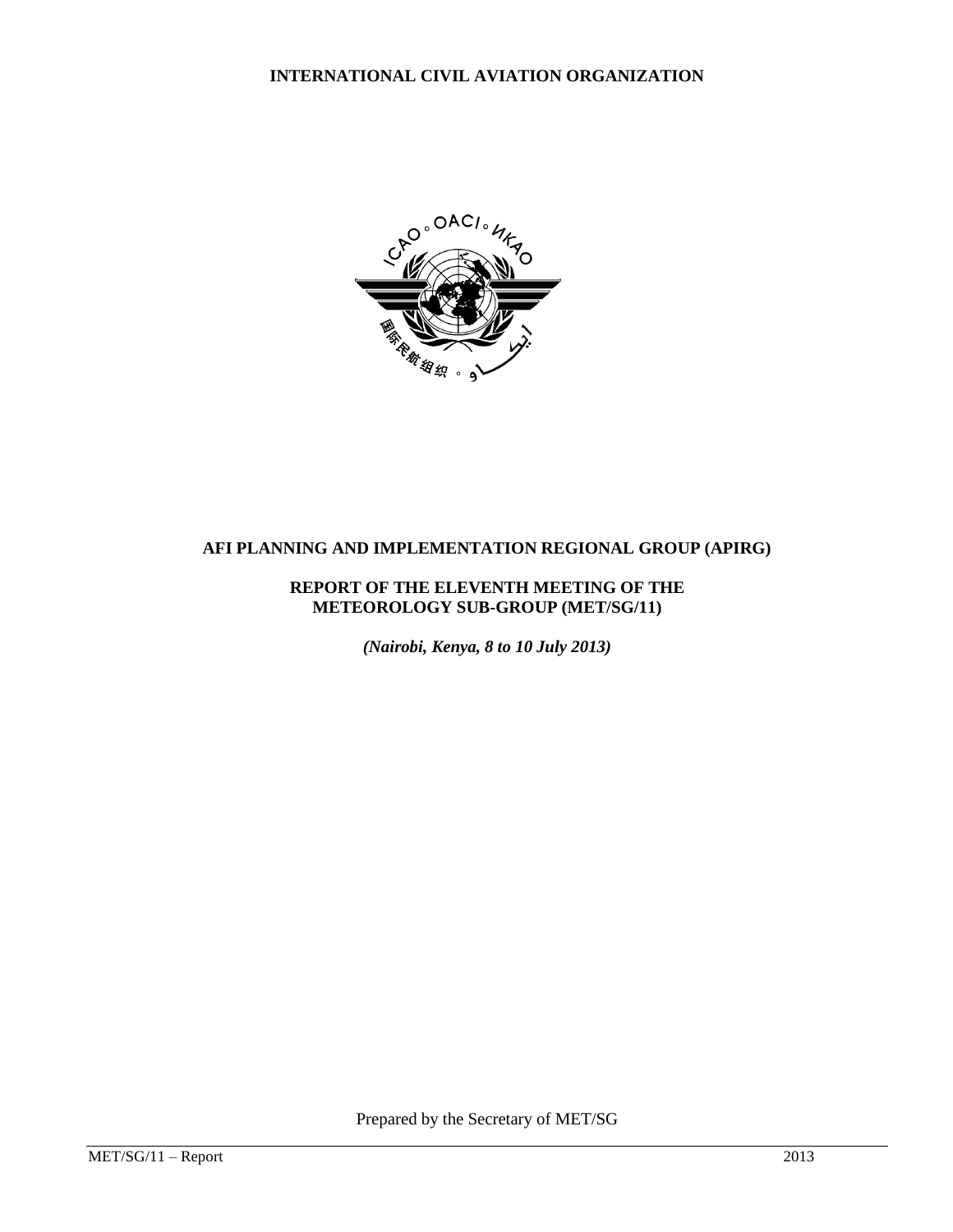The designations employed and the presentation of the material in this publication do not imply the expression of any opinion whatsoever on the part of ICAO concerning the legal status of any country, territory, city or area of its authorities, or concerning the delimitation of its frontiers or boundaries.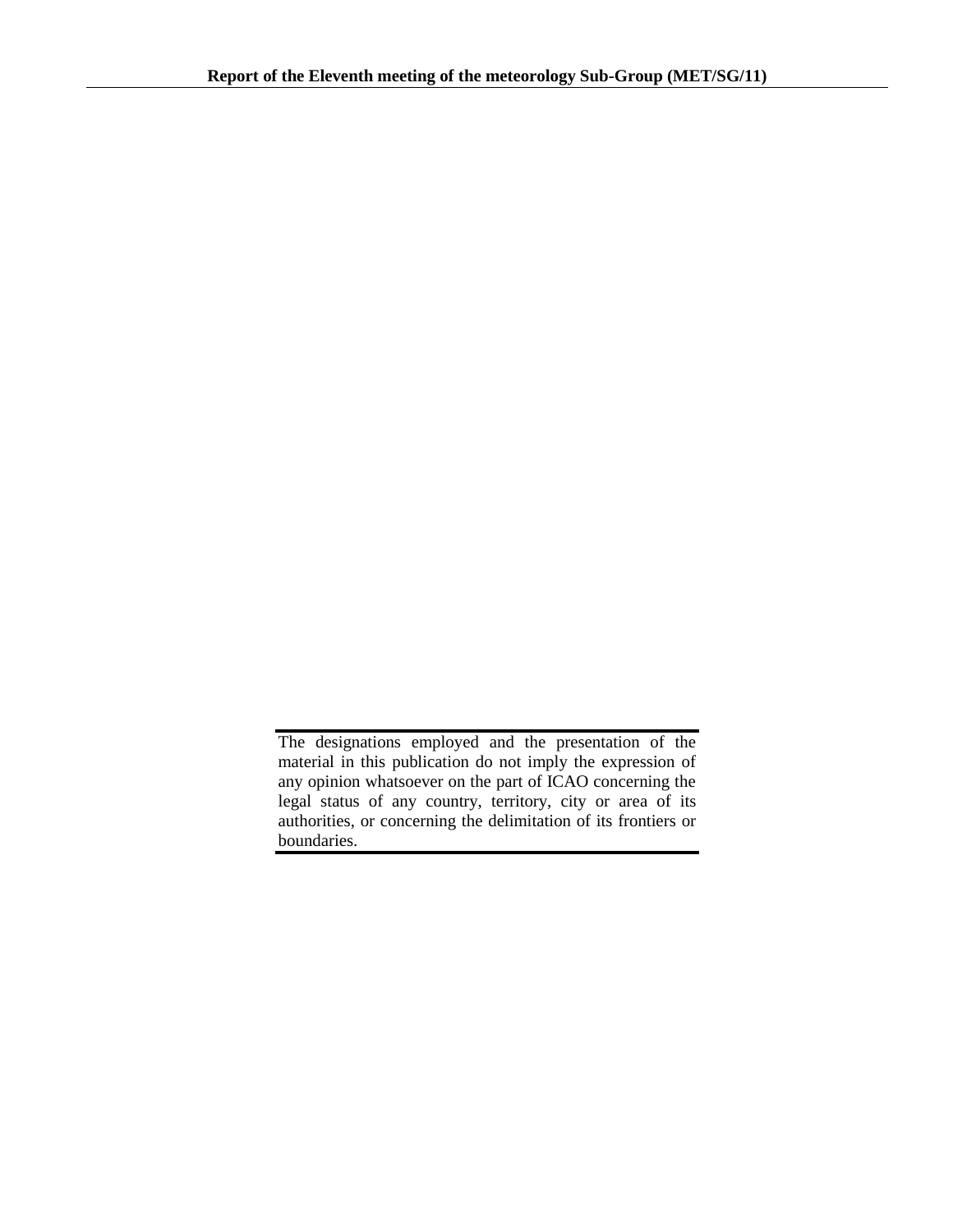# **TABLE OF CONTENTS**

# **Page**

| LIST OF DECISIONS v   |                                                                                        |  |
|-----------------------|----------------------------------------------------------------------------------------|--|
| 1.1                   |                                                                                        |  |
| 1.2                   |                                                                                        |  |
| 1.3                   |                                                                                        |  |
| 1.4                   |                                                                                        |  |
| 1.5                   |                                                                                        |  |
| 1.6                   |                                                                                        |  |
|                       |                                                                                        |  |
| <b>AGENDA ITEM 1:</b> |                                                                                        |  |
| <b>AGENDA ITEM 2:</b> |                                                                                        |  |
| <b>AGENDA ITEM 3:</b> |                                                                                        |  |
| <b>AGENDA ITEM 4:</b> | Review of the Recommendations of AFI OPMET Management Task Force Fourth and Fifth      |  |
| <b>AGENDA ITEM 5:</b> |                                                                                        |  |
| <b>AGENDA ITEM 6:</b> | New Challenges facing AFI Meteorological Services: Future Developments with regards to |  |
| <b>AGENDA ITEM 7:</b> |                                                                                        |  |
| <b>AGENDA ITEM 8:</b> | Terms of reference, work programme and composition of the MET/SG  19                   |  |
| <b>AGENDA ITEM 9:</b> |                                                                                        |  |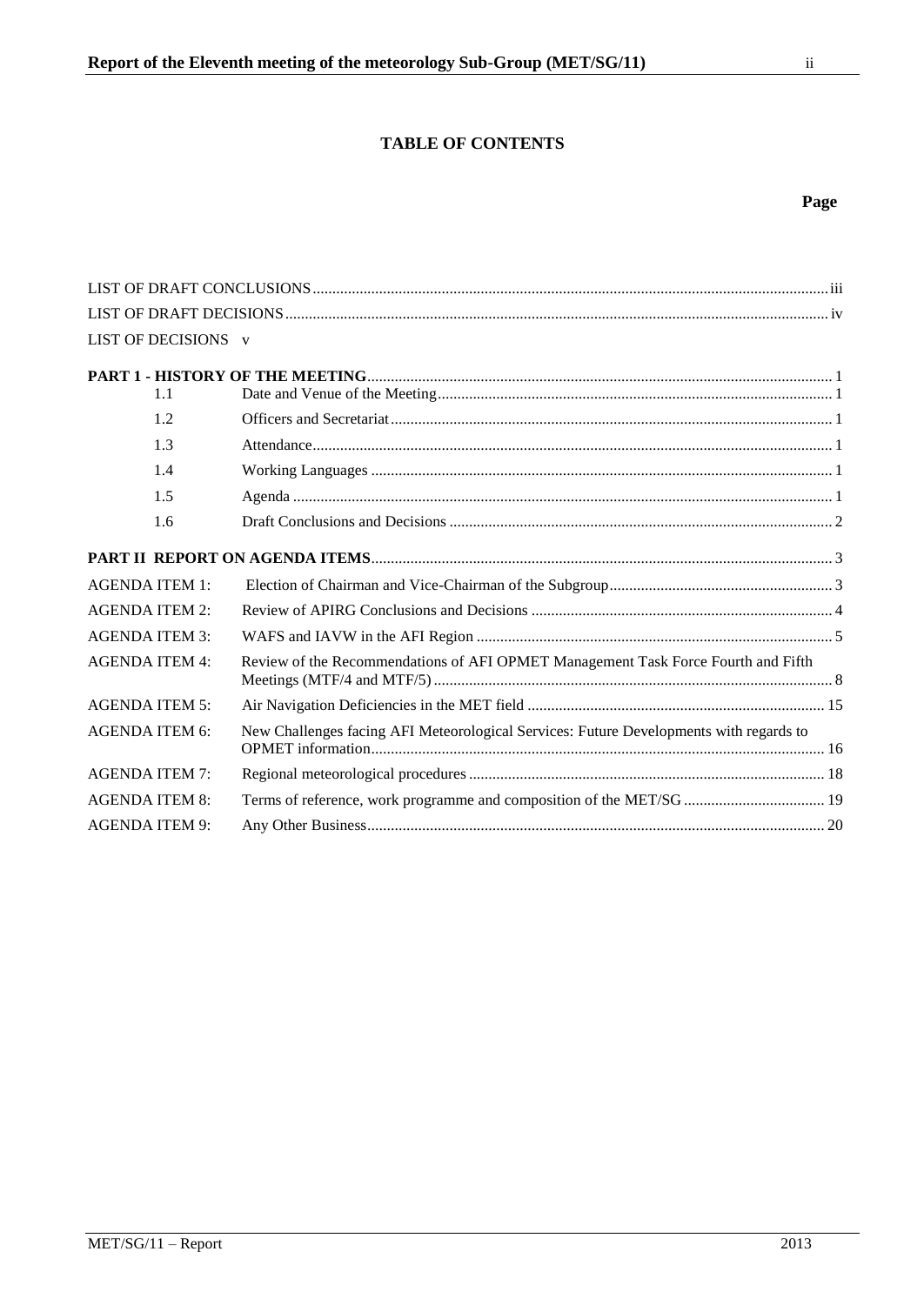<span id="page-3-0"></span>

| <b>Number</b> | <b>Title</b>                                                                 | Page |    |
|---------------|------------------------------------------------------------------------------|------|----|
| 11/02         | Procedure for AFI OPMET data monitoring                                      |      | 8  |
| 11/09         | Development of Capabilities of Handling OPMET Information in Digital Format  |      | 13 |
| 11/12         | Inclusion of State of Runway Reports in METAR/SPECI issued in the AFI region |      | 18 |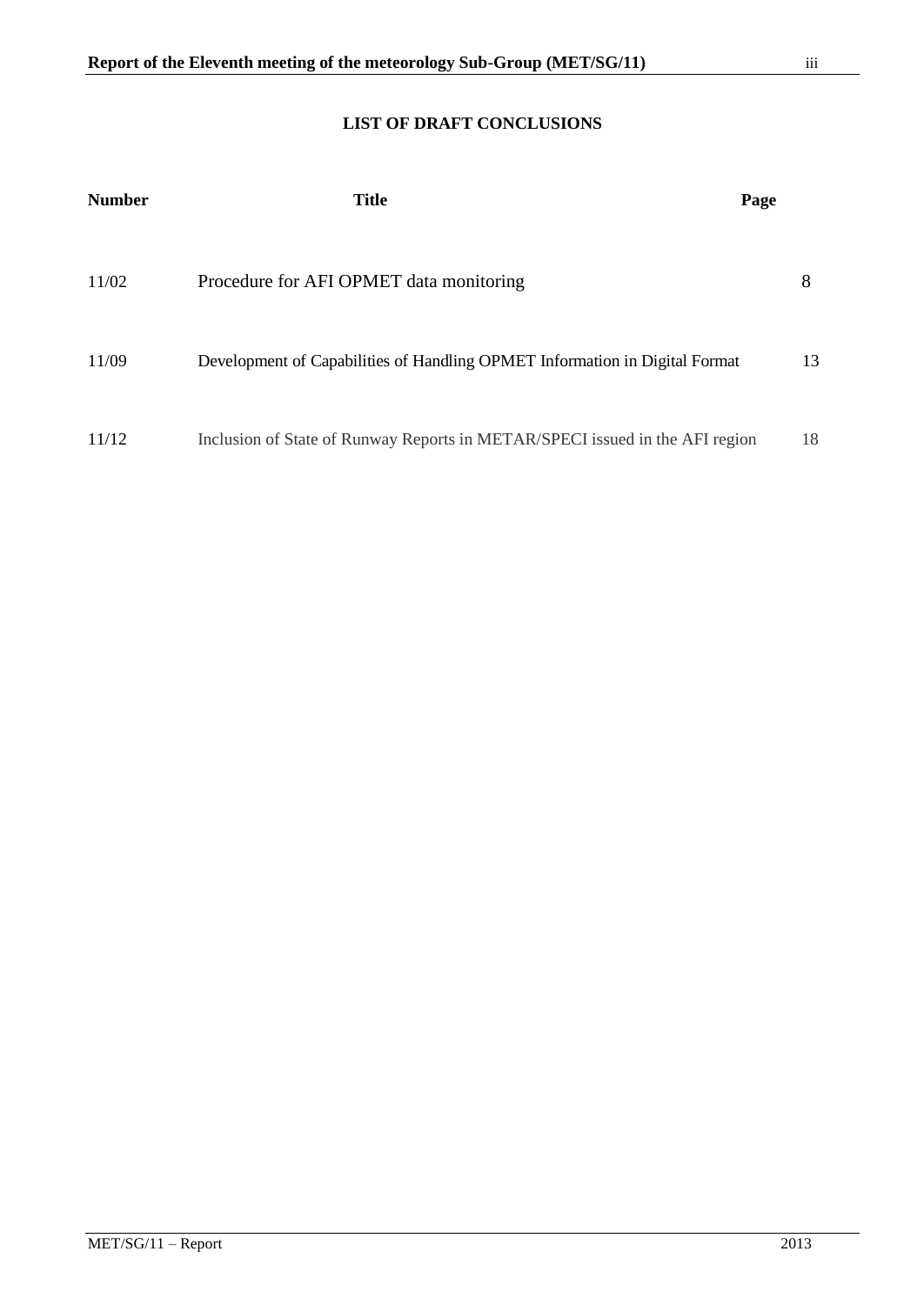# **LIST OF DRAFT DECISIONS**

<span id="page-4-0"></span>

| <b>Number</b> | <b>Title</b>                                  | Page |
|---------------|-----------------------------------------------|------|
| 11/08         | Implementation of AFI RODB Back up Procedures | 12   |
| 11/13         | Future work programme of the MET/SG           | 20   |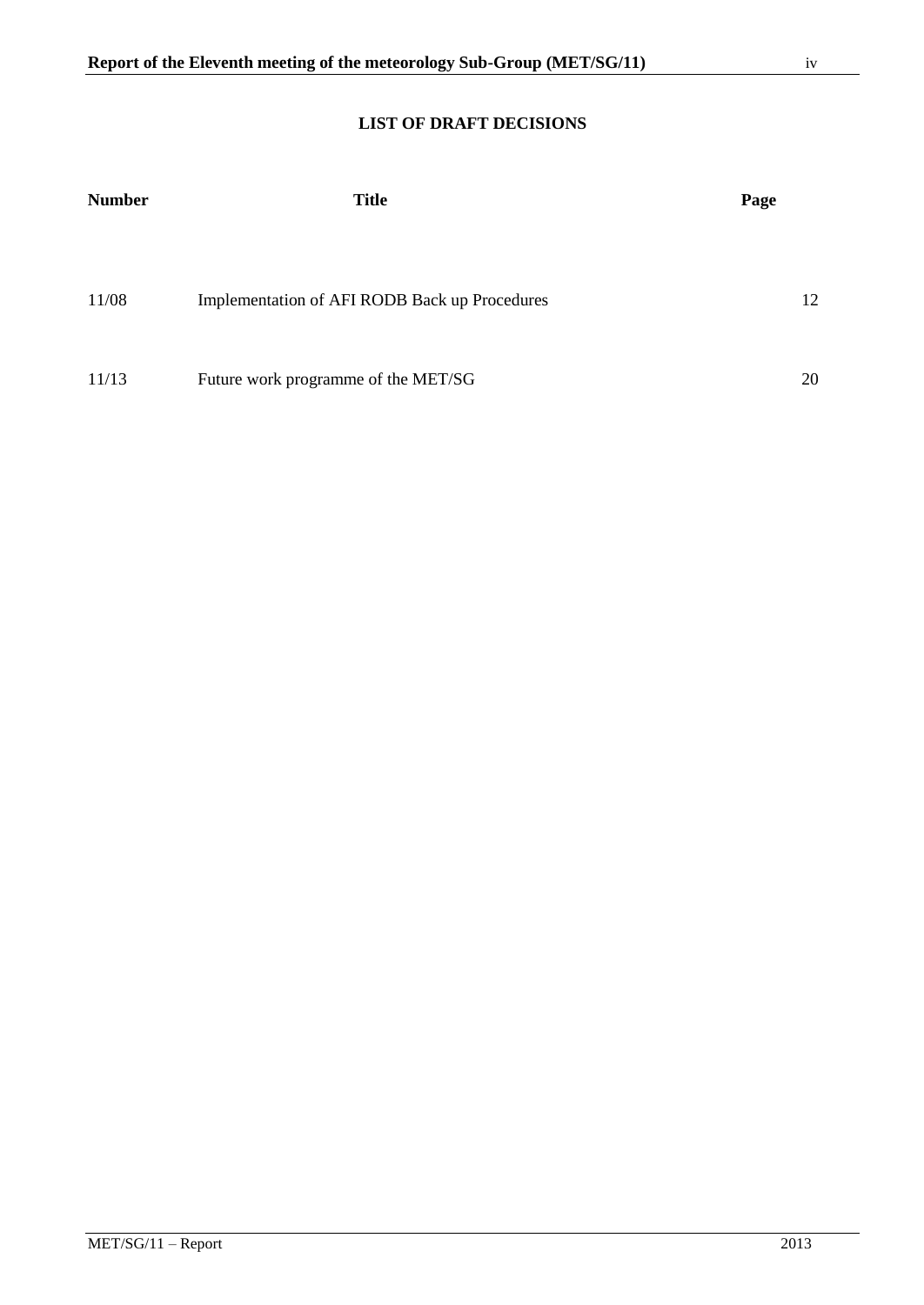# **LIST OF DECISIONS**

<span id="page-5-0"></span>

| <b>Number</b> | <b>Title</b>                                                                                                          | Page           |
|---------------|-----------------------------------------------------------------------------------------------------------------------|----------------|
| 11/01         | Review of Previous MET Related APIRG Conclusions and Decisions                                                        | $\overline{4}$ |
| 11/03         | Establishment of an Ad-hoc Group on the Implementation of Meteorological Information for<br>Low Level Flight          | 9              |
| 11/04         | <b>Updating of AFI Regional SIGMET Guide</b>                                                                          | 10             |
| 11/05         | Monitoring of OPMET bulletins in coordination with ROC Toulouse                                                       | 10             |
| 11/06         | Update of the AMBEX Handbook                                                                                          | 11             |
| 11/07         | Finalization of the AFI OPMET Data Catalogue                                                                          | 12             |
| 11/10         | Future work programme of the MTF                                                                                      | 14             |
| 11/11         | MET/SG Report for the Preparation of the MET related AFI Regional Air Navigation<br><b>Implementation Action Plan</b> | 17             |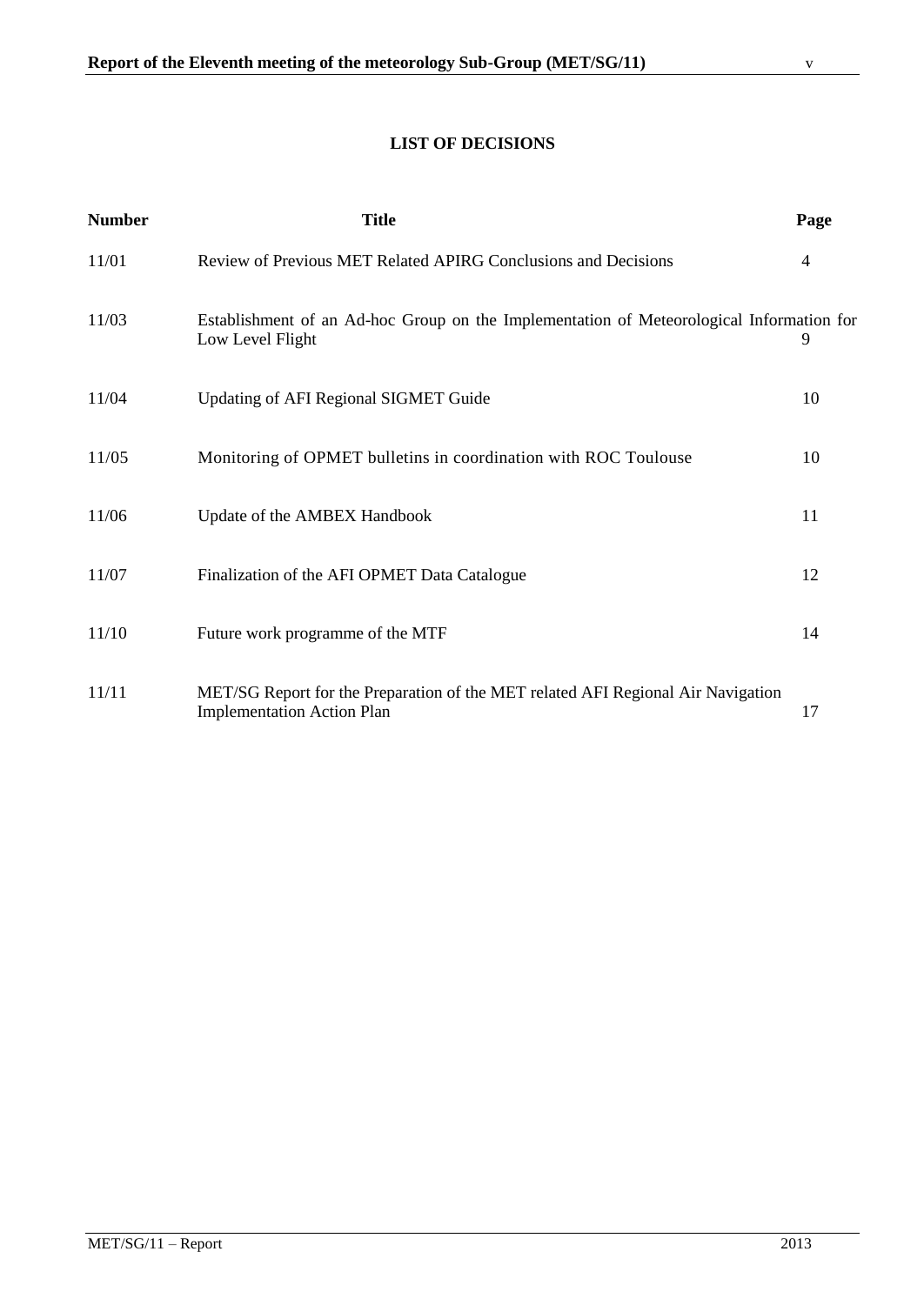## **PART 1 - HISTORY OF THE MEETING**

#### **1.1 Date and Venue of the Meeting**

<span id="page-6-1"></span><span id="page-6-0"></span>1.1.1 The Eleventh Meeting of the APIRG Meteorology Sub-group (MET/SG/11) was held from 8 to 10 July 2013 at the Nairobi Safari Club Hotel, Nairobi, Kenya.

#### **1.2 Officers and Secretariat**

<span id="page-6-2"></span>1.2.1 The MET/SG/11 meeting was held back to back with the Fifth Meeting of the AFI OPMET Management Task Force (MTF/5). Mr. B. Sekwati, Deputy Regional Director, ICAO Eastern and Southern African (ESAF) Office, Nairobi, opened both meetings on behalf of the Regional Director, Mr. Meshesha Belayneh who had to attend to other urgent matters. He welcomed the participants, for the MTF/5 and the MET/SG/11 meetings. He expressed his appreciation to the participants and highlighted the tasks to be accomplished during the meeting.

1.2.2 Mr. Sekwati recalled that the Eighteenth Meeting of the AFI Planning and Implementation Regional Group (APIRG/18) held in Kampala, Uganda, in March 2012, reviewed the terms of reference and work programme of the MET/SG and emphasised on the objectives of the Eleventh Meeting which included among others, the status of implementation in the AFI Region of the International Airways Volcano Watch (IAVW) and World Area Forecast System (WAFS), in particular, the Satellite Distribution Systems relating to information for air navigation (SADIS) provided by the United Kingdom as an integral part of the ICAO aeronautical fixed service (AFS). The main challenge of the Eleventh Meeting was the preparation of the MET related regional air navigation implementation action plan, based on the ASBU as recommended by PIRG-RASG coordination meeting and the  $12<sup>th</sup>$  Air Navigation Conference, he said.

1.2.3 He further stated that he was convinced that the MET/SG/11 meeting would develop and provide the next APIRG/19 meeting with substantial draft Decisions and Conclusions while keeping in mind, the main objective of improving aeronautical meteorological services in the region.

1.2.4 The MET/SG/11 meeting was chaired by Mrs. G.E. Khambule, Senior Manager, Aviation Weather Centre, South African Weather Service and one session was chaired by the Vice Chairperson Mr. Seedy Jobe, Aviation MET Coordinator of the GCAA, The Gambia. Mr. A. B. Okossi, Regional Officer, Aeronautical Meteorology of the ICAO Western and Central African Office, Dakar, Senegal served as the Secretary, assisted by Mr. Vitalis Ahago, Regional Officer, Aeronautical Meteorology, ICAO Eastern and Southern African Office, Nairobi, Kenya, and by Ms. Mildred Owiti, assistant to the RO/MET, ESAF.

#### **1.3 Attendance**

<span id="page-6-3"></span>1.4.1 The meeting was attended by seventeen (17) participants from ten (10) States (**Botswana, Comoros**, **France, Gambia** (Vice-Chairman**), Kenya, Senegal, South Africa** (Chairperson)**, Tanzania, Uganda,** and **United Kingdom),** and two (2) organizations (**WMO** and **ASECNA**).

<span id="page-6-4"></span>1.4.2 The list of participants is at **Appendix 1A**.

#### **1.4 Working Languages**

1.5.1 The discussions were conducted in English and French and the documentation was issued in both languages. The interpretation services were provided by four freelance interpreters.

#### **1.5 Agenda**

<span id="page-6-5"></span>1.5.1 The following Agenda was adopted: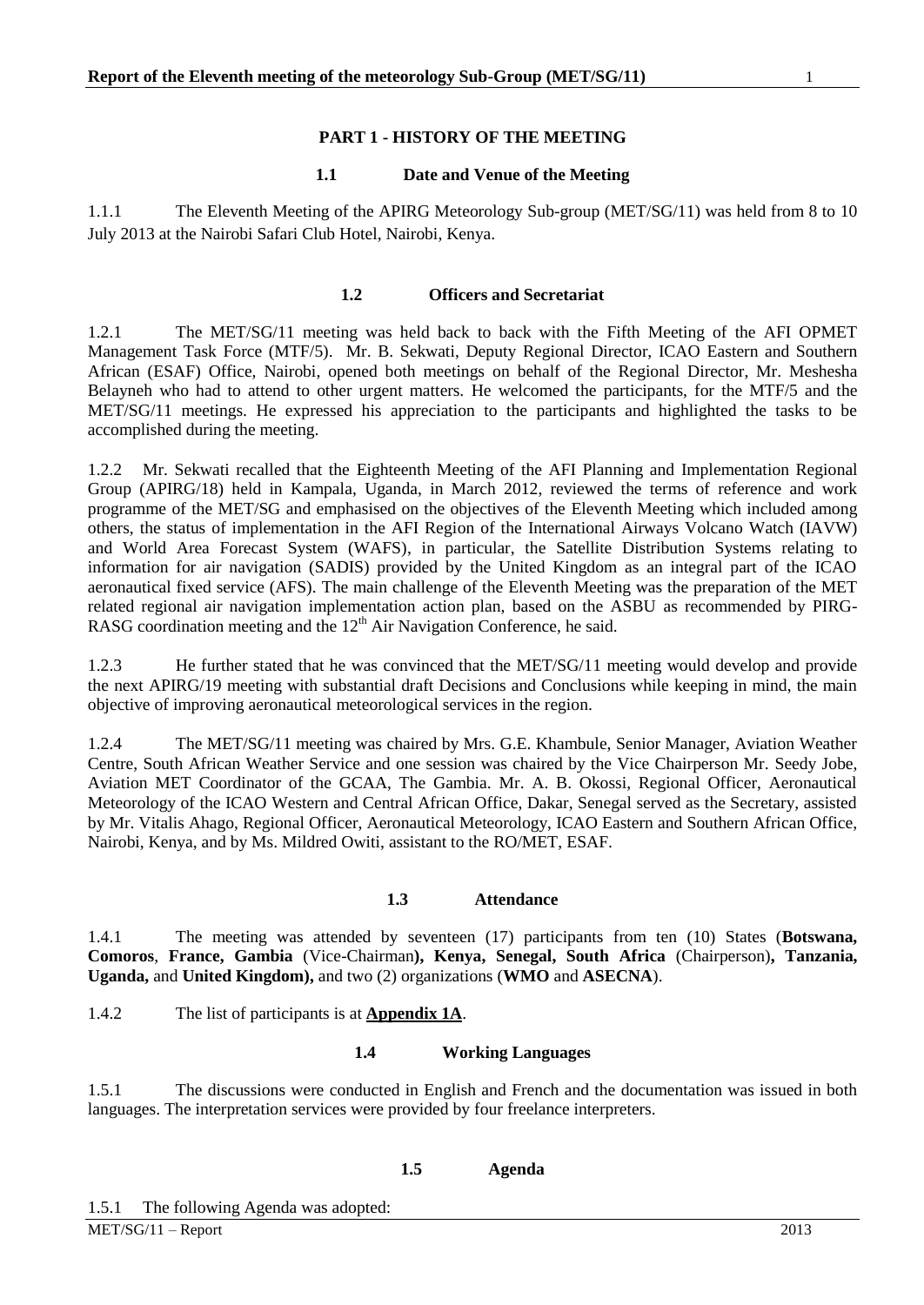| <b>Agenda Item 1:</b> | Election of Chairman and Vice-Chairman of the Sub-Group                                                                                |
|-----------------------|----------------------------------------------------------------------------------------------------------------------------------------|
| <b>Agenda Item 2:</b> | <b>Review of APIRG Conclusions and Decisions</b>                                                                                       |
| <b>Agenda Item 3:</b> | <b>WAFS and IAVW in the AFI Region</b>                                                                                                 |
| <b>Agenda Item 4:</b> | Review of the Recommendations of the AFI OPMET Management Task Force 4 <sup>th</sup><br>and 5 <sup>th</sup> Meetings (MTF/4 and MTF/5) |
| <b>Agenda Item 5:</b> | <b>Deficiencies in the MET Field</b>                                                                                                   |
| <b>Agenda Item 6:</b> | New Challenges facing AFI Meteorological Services: Future Developments with<br>regards to OPMET information                            |
| <b>Agenda Item 7:</b> | Regional meteorological procedures                                                                                                     |
| <b>Agenda Item 8:</b> | Terms of reference, work programme and composition of the MET/SG                                                                       |
| <b>Agenda Item 9:</b> | Any other business                                                                                                                     |
|                       |                                                                                                                                        |

#### **1.6 Draft Conclusions and Decisions**

- <span id="page-7-0"></span>1.6.1 The MET/SG recorded its action in the form of draft conclusions, draft decisions, with the following significance.
- 1.6.2 Draft Conclusions
- 1.6.2.1 Draft Conclusions, when approved by the APIRG, deal with matters which in accordance with the APIRG Terms of Reference, merit the attention of States or on which further action will be initiated by ICAO in accordance with established procedures.
- 1.6.3 Draft Decisions
- 1.6.3.1 Draft Decisions, when approved by APIRG, deal with matters of concern only to the APIRG and its contributory bodies.
- 1.6.4 MET/SG Decisions
- 1.6.4.1 Decisions dealing with matters of concern only to the MET/SG.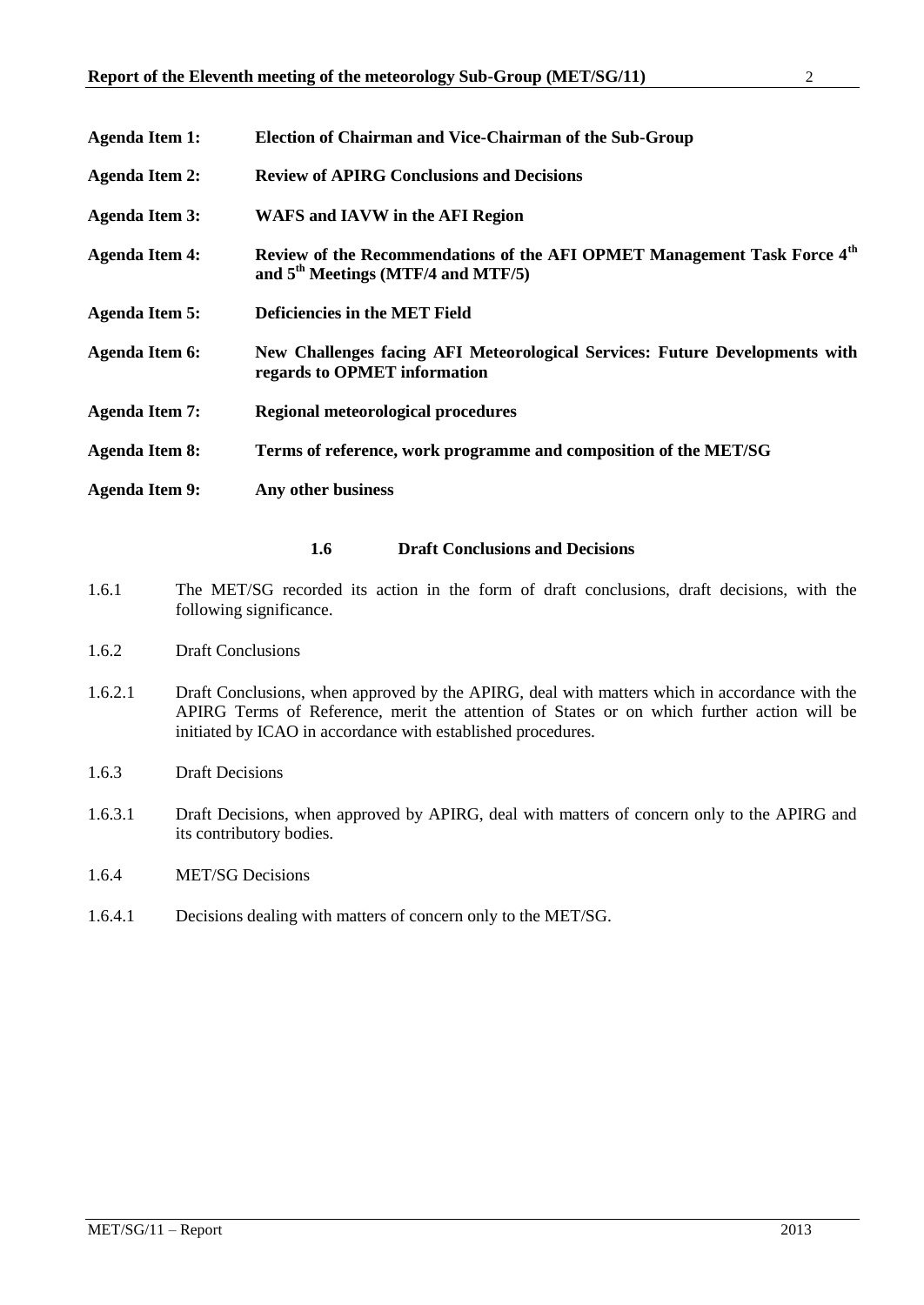## **PART II REPORT ON AGENDA ITEMS**

#### **AGENDA ITEM 1: Election of Chairman and Vice-Chairman of the Subgroup**

<span id="page-8-1"></span><span id="page-8-0"></span>1.1 In accordance with the relevant provisions contained in the APIRG Procedural Handbook, the Subgroup elected its Chairperson and Vice-Chairperson. Mrs G.E. Khambule, Senior Manager, Aviation Weather Services, South African Weather Service and Mr. Seedy Jobe, Aviation Meteorological Coordinator, the Gambia CAA, were elected Chairperson and Vice-Chairperson respectively.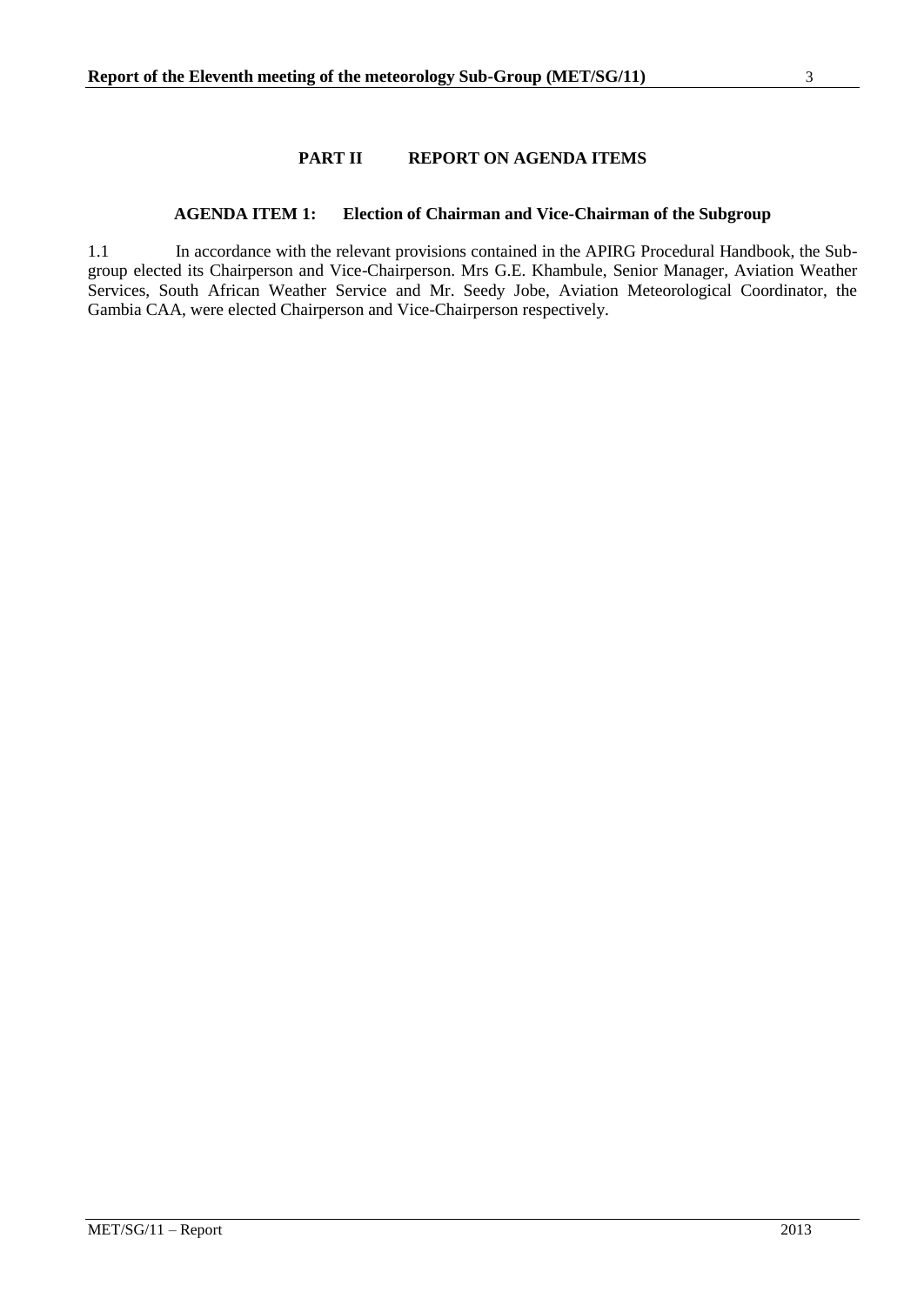#### **AGENDA ITEM 2: Review of APIRG Conclusions and Decisions**

<span id="page-9-0"></span>2.1 The MET/SG reviewed and updated APIRG Conclusions and Decisions since APIRG/13 and streamlined them in line with APIRG18 Decision 18/01 which had expressed concern that the number of Conclusions and Decisions had become too large and hence, cumbersome to manage. The Sub-Group made an in-depth review of draft Conclusions and Decisions formulated by previous MET/SG meetings and adopted by the APIRG. The meeting noted actions taken and progress made so far on the implementation of the conclusions and decisions listed in **Appendix 2A.**

2.2 The MET/SG reviewed progress made on the implementation of these decisions and conclusions and noted the actions taken so far. In reviewing **Appendix 2A** to this report, the Sub-group agreed that:

- $\checkmark$  23 Conclusions/Decisions implemented or obsolete, be deleted from the list;
- $\checkmark$  5 Conclusions/Decisions be combined as three main Conclusions/Decisions; and
- $\checkmark$  11 continuous tasks be removed from the list and transferred to the work programme or the AMBEX Handbook.

2.3 A total of 41 out of 52 Conclusions/Decisions were combined, deleted or transferred to the MET/SG work programme. In this regard, the meeting formulated the following draft Decision:

> **Decision 11/01: Review of Previous MET Related APIRG Conclusions and Decisions**

> **That, the updated list of Decisions and Conclusions in Appendix 2A to this report, is adopted as the reviewed MET related APIRG Decisions and Conclusions.**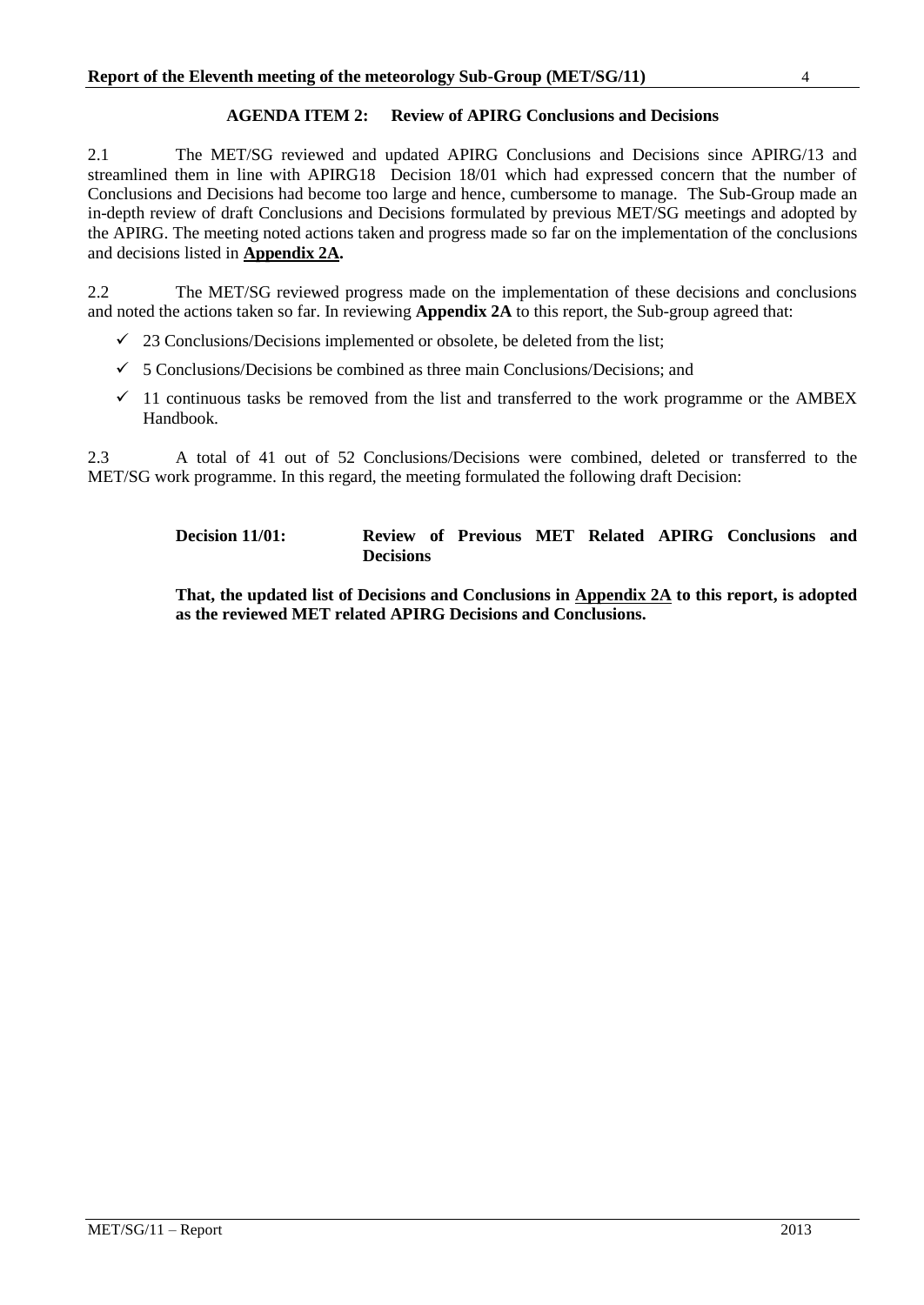## **AGENDA ITEM 3: WAFS and IAVW in the AFI Region**

<span id="page-10-0"></span>*3.1 Status of implementation of WAFS and IAVW in the AFI Region.*

3.1.1 The meeting recalled that the Satellite Distribution System for information relating to air navigation (SADIS) provided by the United Kingdom, as an integral part of the ICAO Aeronautical Fixed System (AFS), was fully operational and that the SADIS 2G broadcasts covers the AFI Region except Cape Verde Island which had access to Secure SADIS FTP only.

3.1.2 The Sub-group reviewed the new developments to the WAFS since the last meeting of the APIRG MET SG (MET SG/10) in 29 June to 1st July 2011, Dakar, Senegal. Since that meeting there has been one more meeting (WAFSOPSG/7). The executive report of the WAFSOPSG/7 is given in **Appendix 3A** to this report.

3.1.3 The Sub Group noted that both WAFCs of London and Washington made available harmonized forecasts, in GRIB2 format, of CB cloud, icing and turbulence and that currently, the data is made available via Secure SADIS FTP and WIFS (for backup purposes).

3.1.4 Regarding availability times of WFS upper air forecasts in WMO GRIB Edition 1 and GRIB edition 2 code forms, the Sub group noted that, the WAFC Providers were able to review the production and availability time of the WAFS GRIB1 data sets, essentially making the GRIB1 datasets available sooner than previously expected, but still delivering after WAFS GRIB2.

3.1.5 The Sub Group meeting noted that WAFS upper-air forecasts in the GRIB1 code form will cease to be generated as part of the WAFS portfolio of datasets as of applicability of Amendment 76 to ICAO Annex 3. Consequently, the last WAFS Upper Air Forecasts produced in GRIB1 code form will be those with observational data time of 1800 UTC 13 November 2013.

3.1.6 The Sub Group was pleased to note that the WAFCs have produced a guidance document (Guidance on the Harmonized WAFS Grids for Cumulonimbus Cloud, Icing and Turbulence Forecasts - 11 September 2012), and that it is available on the WAFSOPSG website: [\(http://www.icao.int/safety/meteorology/WAFSOPSG/Pages/GuidanceMaterial.aspx \)](http://www.icao.int/safety/meteorology/WAFSOPSG/Pages/GuidanceMaterial.aspx).

3.1.7 The Sub Group further noted that t the WAFC Provider States were invited to develop computer based (including voice over) initial training material for the WAFS gridded global forecasts for cumulonimbus clouds, icing and turbulence, and to make available on the WAFSOPSG website (WAFSOPSG Conclusion 7/13 refers). The SADIS Provider informed the meeting that the availability of the training material will be notified by SADIS Administrative Message (NOUK11 EGRR).

3.1.8 The SADISOPSG endorsed the extension of the provision of the satellite based service (SADIS 2G) until November 2019 (with a view to withdrawal thereafter – SADISOPSG Conclusion 18/16a), including a hardware refresh of the ground segment equipment to be undertaken late 2015/early 2016. This recommendation will be taken forward to the Conjoint ICAO Meteorological Divisional Meeting, tentatively planned for July 2014.

3.1.9 The Sub Group was pleased to note that the SADISOPSG endorsed the increase of the Secure SADIS FTP bandwidth (between the SADIS Provider and the SADIS Provider's ISP) to 16Mbit/sec bursting to 24Mbit/sec (current bandwidth is 4Mbit/sec bursting to 8Mbits/sec) at no extra cost to the users and that this will be implemented by end August 2013.

3.1.10 The Sub Group noted that the SADIS Provider expects to commence distribution of WAFC London GRIB2 forecasts of CB cloud, icing and turbulence via SADIS 2G accordingly. Such forecasts are already made available on Secure SADIS FTP, but changes will be made to the directory structure to remove references to 'TRIAL\_FORECASTS'. This action was endorsed at the SADISOPSG/18 meeting. The executive report of the SADISOPSG/18 is given in **Appendix 3B** to this report.

3.2 *Review of the IAVWOPSG/6 and IAVWOPSG/7 meeting reports*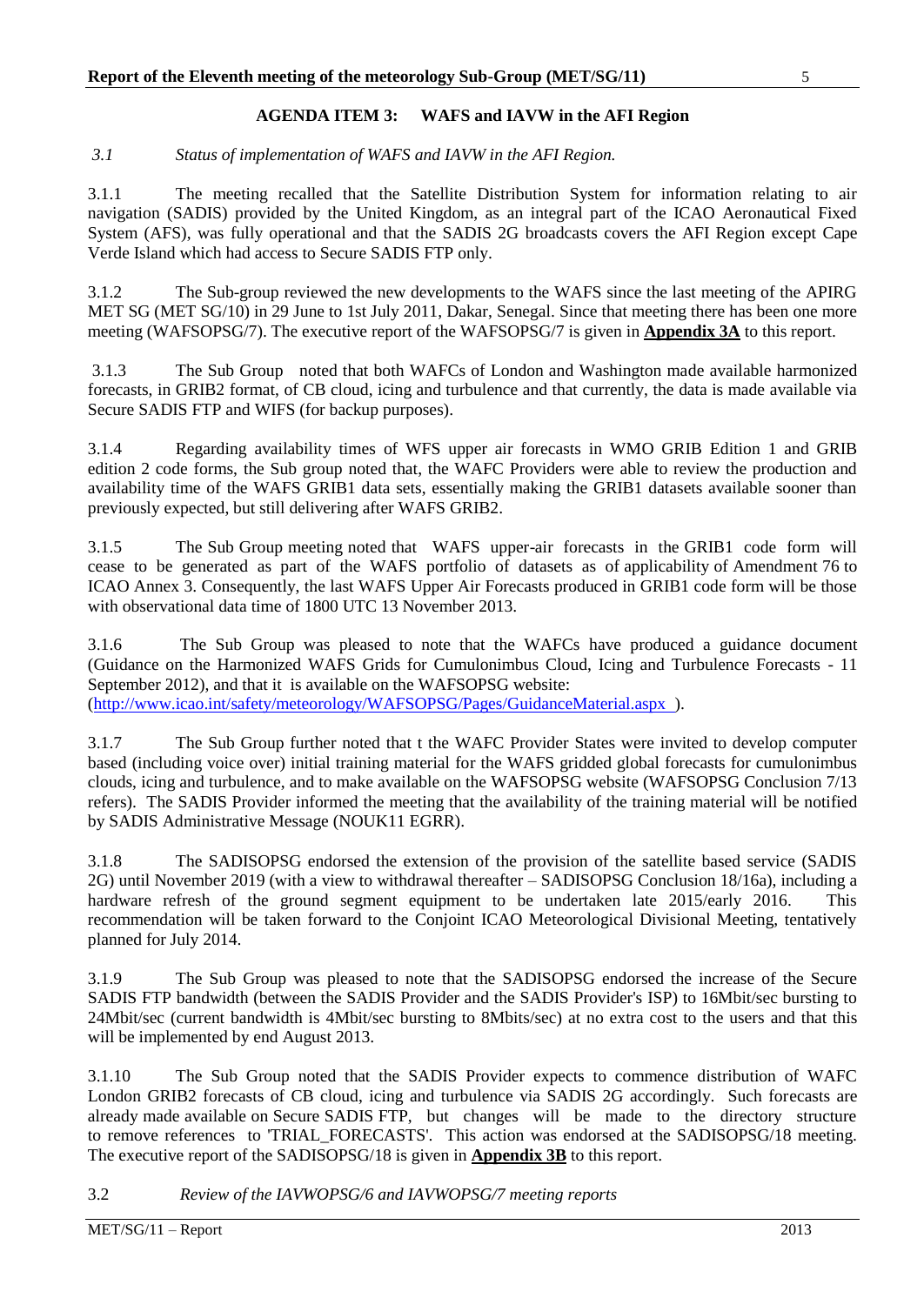3.2.1 The IAVWOPSG/6 and IAVWOPSG/7 meetings were held at ICAO Regional Offices, Dakar and Lima in September 2011 and September 2012 respectively. The executive summaries of the reports of the two meetings are given in **Appendices 3C and 3D** to this report.

3.2.2 Concerning the development of guidance material related to the reporting of complex volcanic ash events (multiple layers and/or more than one eruption within a FIR) in SIGMET, the IAVWOPSG/6 meeting agreed to assess, inter alia, if the volcanic ash advisory/volcanic ash advisories in graphical format (VAA/VAG) could be used to replace the SIGMET for volcanic ash and the capability of the nine VAACs to provide global service in this regard.

3.2.3 Regarding the feasibility of replacing SIGMET for volcanic ash with VAA/VAG, the IAVWOPSG/7 meeting noted that the best way to address this issue would be in the development of a roadmap on how future information to aviation on volcanic hazards are to be provided in a collaborative way between VAACs and States in their area of responsibility, taking into consideration the requirement of integrating meteorological information into ATM.

3.2.4. To support quality management of the meteorological information to be supplied to users, the group agreed with the inclusion, by VAACs, of information on QMS implementation status in the VAAC Management Reports.

3.2.5 In view of the recent success of the three VAAC best practice seminars, assisted by the generous support of IATA, the group invited ICAO, in coordination with WMO, to consider the best practice seminars as a future mechanism for use by the IAVWOPSG for issues that need to be progressed urgently, particularly where the active involvement of VAAC managers is required.

3.2.6 The group agreed to develop an IAVW roadmap for the provision of information services in support of the aviation system block upgrade (ASBU) methodology taking advantage of a draft version of a concept of operations for the IAVW.

3.2.7 To assist States during volcanic ash events and to support the implementation of Annex 3 provisions (Amendment 76 to become applicable on 14 November 2013), the group agreed to develop additional guidance material on the use of the volcano observatory notice for aviation (VONA) for inclusion in Doc 9766.

## *3.3 Activities of the VAAC, Toulouse and TCAC, Reunion*

3.3.1 The Sub-Group was presented with a management report on the VAAC Toulouse operational activities for the period June 2011 to May 2013 and was pleased to note the efforts by the centre to improve the modeling of volcanic pollutants.

3.3.2 Other operations of the VAAC included the creation of a network of LIDARs on the French Metropolitan area in order to collect data on aerosols such as volcanic ash, and the development of a 4 channel discrimination ash/water algorithm. Images based on this algorithm are made available at 15 minute intervals.

3.3.3 The Sub-Group was informed that, between June 2011 and May 2013, the VAAC issued 187 operational advisories in both text and graphical formats. The Sub-Group also learned that 11 VA advisory exercises were conducted between June 2011 and end of 2012. The meeting was further informed of significant eruptions that occurred within the area of coverage of the VAAC from 2011 to Mid-2013.

3.3.4 The meeting was informed that plans for VAAC back-up were underway and that a back-up test is planned for 2013.

3.3.5 Regarding the operations of the TCAC, Reunion, the meeting was informed that it was the first TCAC to produce and disseminate advisory advisories of cyclones in graphical form. The meeting was pleased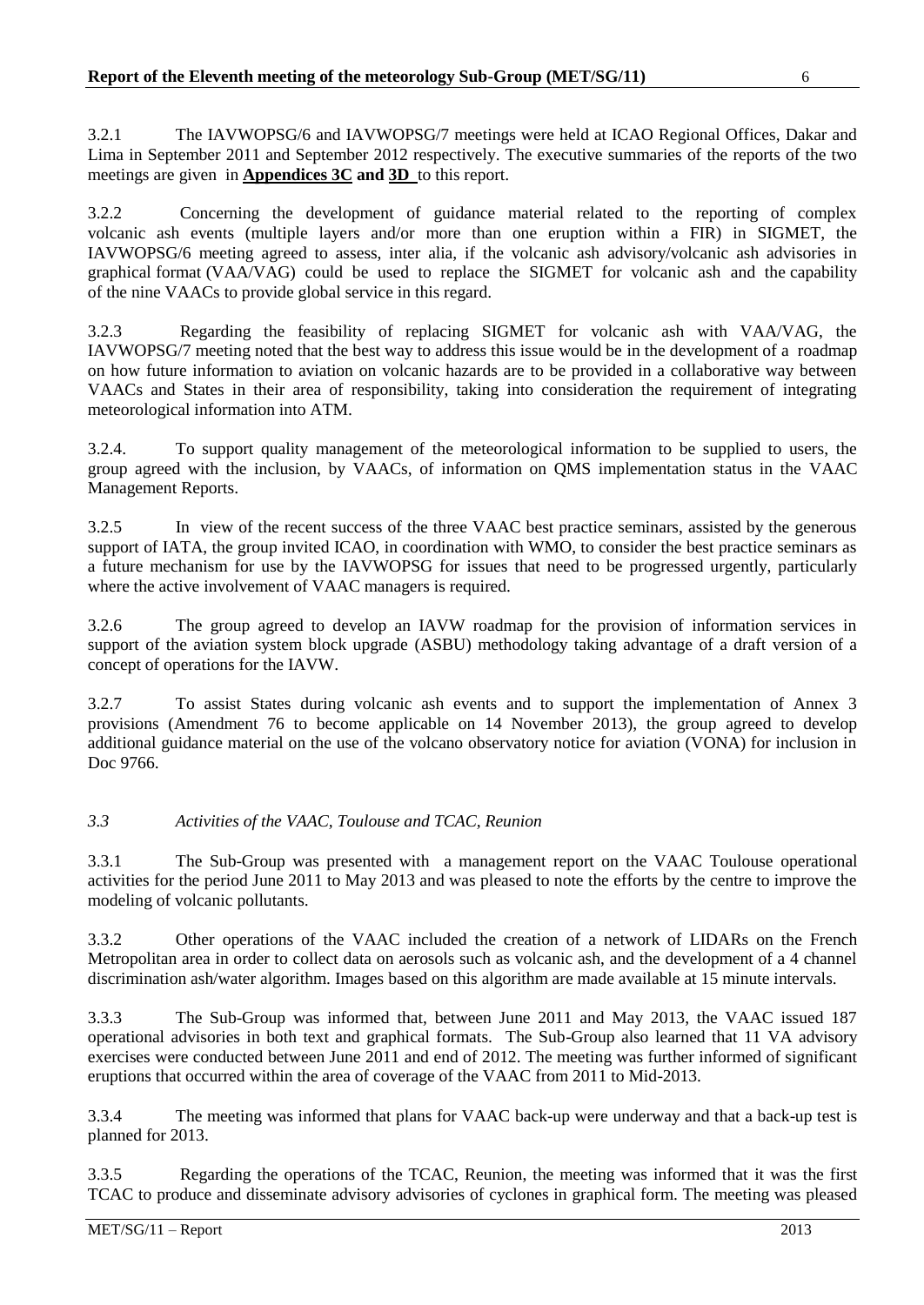to learn that TCAC, Reunion continually strives to improve the quality of its cyclone forecasts.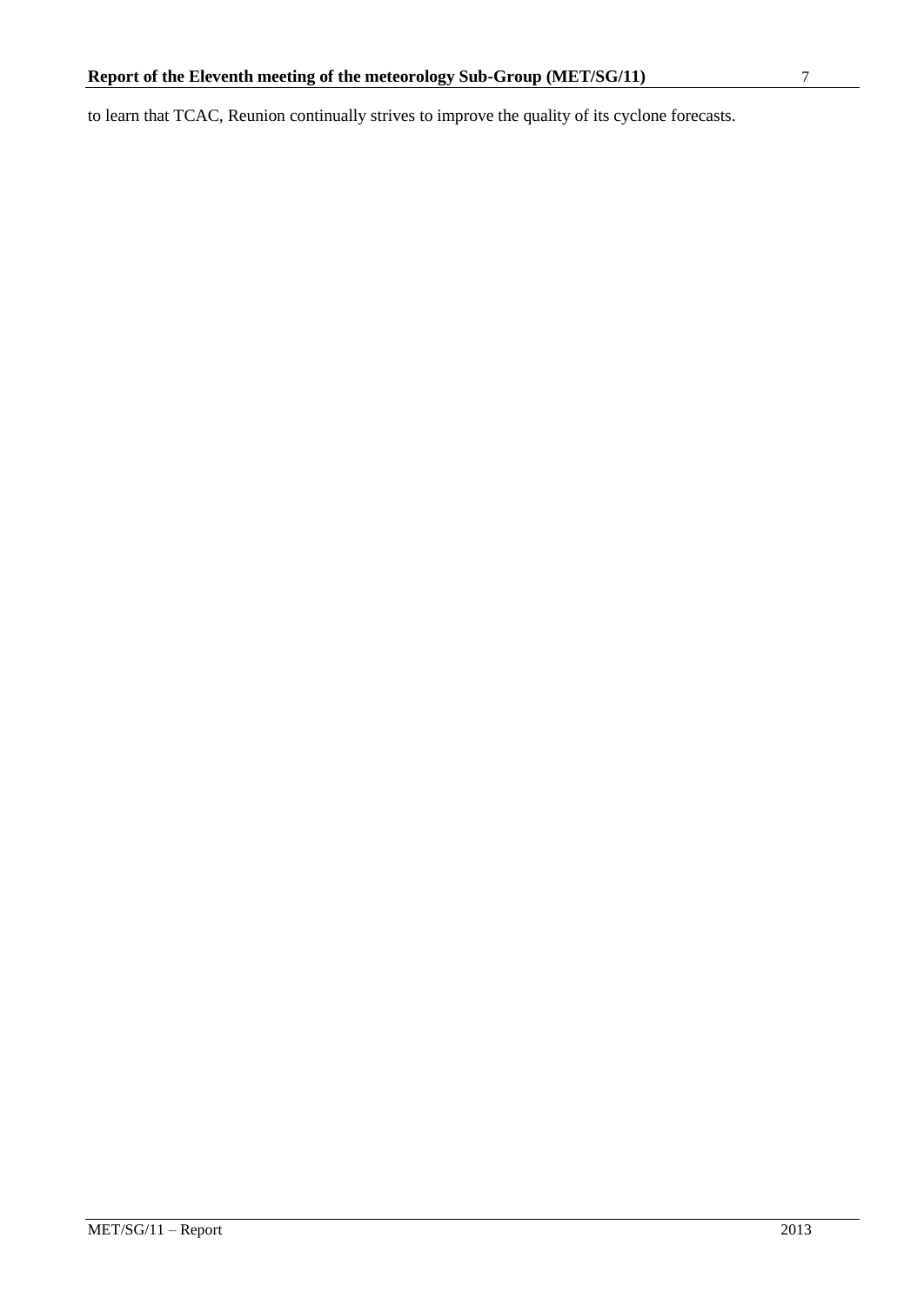## <span id="page-13-0"></span>**AGENDA ITEM 4: Review of the Recommendations of AFI OPMET Management Task Force Fourth and Fifth Meetings (MTF/4 and MTF/5)**

4.1 The Sub-group recalled that Conclusion 16/54 of APIRG/16 meeting called for the establishment of the AFI OPMET Management Task Force (AFI OPMET MTF or MTF). The Task Force held its fourth meeting (MTF/4) in Pretoria, South Africa, from 9 to 10 September 2012 and its fifth meeting MTF/5 from 3 to 5 July 2013 in Nairobi, Kenya. The Sub-group was presented with the reports of the two meetings by the Secretariat. In reviewing the list of recommendations, the Sub-group agreed that all MTF/4 and MTF/5 Decisions be regarded as the MTF's own decisions which would therefore need no further action from the MET/SG Meeting. In this regard, the MET/SG endorsed the MTF recommendations which became two Draft Conclusions, one Draft Decision and six Decisions for the MET/SG meeting.

4.2 The Sub-group noted that some States were not implementing the AMBEX scheme appropriately. To address this issue, the MET/SG agreed that it was necessary to establish a list of OPMET Focal Points for the AFI region as well as adjacent IROGs and that the Task Force, in its fifth meeting, formulated Decision 5/01 to establish OPMET focal points. The meeting further agreed that in order to increase the availability of required OPMET data in the AFI RODBs through a regular OPMET monitoring process as indicated in the AMBEX Handbook, a set of actions and measures should be developed. In this regard, the MTF/5 formulated Recommendation 5/02. To address this issue, the MET/SG adopted the above mentioned recommendation as a draft Conclusion to be submitted to APIRG for inclusion in the AMBEX Scheme.

## **Draft Conclusion 11/02: Procedure for AFI OPMET data monitoring**

## **That,**

**a) Dakar and Pretoria RODBs:**

- **1) Conduct within their respective areas of responsibilities, the monitoring of OPMET received from AFI BCCs;**
- **2) Analyze the monitoring results and identify shortcomings and deficiencies;**
- **3) Develop and forward to the concerned BCCs on a quarterly basis, the monitoring results and the recommendations to be implemented;**
- **4) Collaborate directly with the concerned States to assist removing the shortcomings which can be resolved quickly; and**
- **5) Issue on a semester basis, a report on the above four actions to be forwarded to ICAO Dakar and Nairobi regional Offices.**
- **b) ICAO Dakar and Nairobi regional Offices:**
	- **1) distribute the reports through State Letters to AFI States with particular emphasis on the concerned States with the deficiencies; and**
	- **2) Visit the concerned States during State missions to provide further advice and awareness.**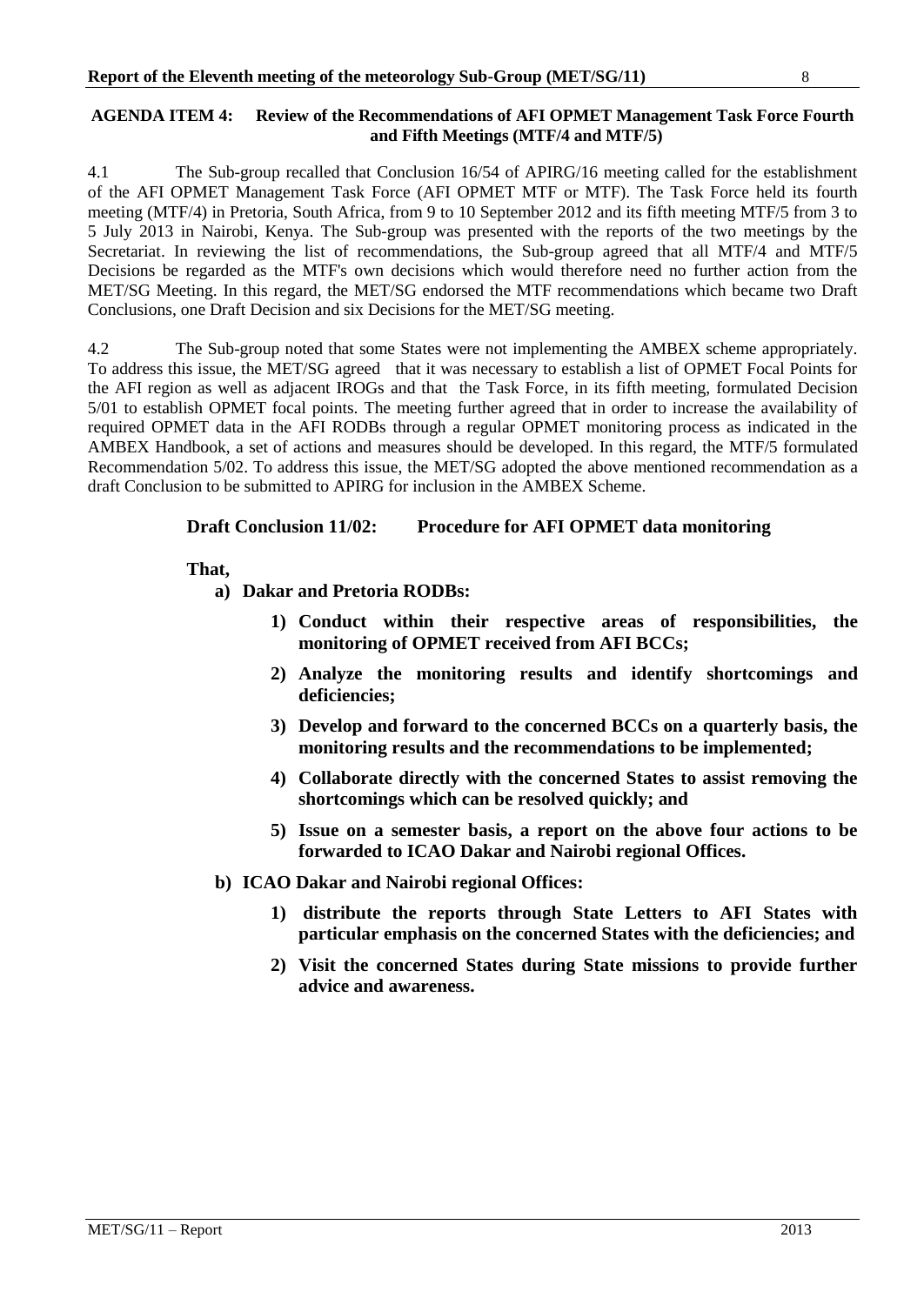*Provision of tropical cyclone and volcanic ash Advisories for the AFI Region and of the corresponding SIGMET by MWOs and Review of report on SIGMET Tests conducted in November 2012*

4.3 The Sub-group recalled that the MET Divisional Meeting (2002) formulated recommendation 1/12 b), "*Implementation of SIGMET requirements*", which called, inter alia, for the relevant planning and implementation regional groups (PIRGs) to conduct periodic tests on the issuance and reception of SIGMET messages, especially those for volcanic ash.

4.4 In this regard, the meeting was informed through MTF/4 and MTF/5 reports that SIGMET Tests were conducted in November 2011 and 2012. The MET/SG meeting was informed that in 2012, 22 MWOs over 35 (61%) in the AFI region, were still not issuing SIGMETs at the time of the test. The MTF/5 meeting reported an increased level of participation by States in the tests and improvements relating to issuance, dissemination and formatting of SIGMETs. The MET/SG was informed that, in 2012, 37% of the MWOs have never issued SIGMET whereas the figure for 2011 was 51%, resulting in an improvement of 14%. This positive impact could partly be as a result of SIGMET training conducted recently (2012).

4.5 The MTF/5 reported that South Africa had proposed an amendment to the AFI Air Navigation Plan (Doc 7474) to enable willing States issue and distribute meteorological information in support of low level flight operations (AIRMET, GAMET, et..) in the AFI region. This was as a result of recurrent requests from users. The MTF recalled that such information was not a requirement in the region as per AFI Air navigation plan. However, some States, including South Africa, have consistently issued AIRMET information to users. The MTF meeting recalled that initially, MET information for low level flights were not a requirement in the AFI region due to the small number of flights below flight level 100 in the region. MTF/5 noted however, that this number has recently increased significantly in some States in the region. Therefore, the MTF formulated recommendation 5/03 for the implementation of meteorological information to support low level flight operations in the AFI Region. In reviewing the recommendation, the MET/SG agreed that it is not mature enough to warrant a draft Conclusion and consequently formed an Ad-hoc Group to investigate the issue and report back to the MET/SG on its  $12<sup>th</sup>$  meeting. In this regard, the meeting formulated the following Decision:

## **Decision 11/03: Establishment of an Ad-hoc Group on the Implementation of Meteorological Information for Low Level Flight**

#### **That,**

**the ad-hoc group composed of France, Kenya, South Africa (rapporteur), SADIS Provider (UK) and ASECNA:**

- **a) is established and tasked to investigate on the issue through:**
	- **ICAO standards and recommended practices (SARPs) ;**
	- **SADISOPSG Conclusions and Decisions ;**
	- **EUR Air Navigation Plan and other relevant documentation ; and**
- **b) Provides a consolidated report to the MET/SG/12 meeting.**

#### *Review of regional guidance material on OPMET exchange – AFI Regional SIGMET Guide*

4.6 The meeting was informed that the amended version of the AFI SIGMET Guide has been adopted through Decision 18/47 of the APIRG/18 meeting which also required inclusion of explanations of Table MET 3A and Table MET 3B. The MTF/4 meeting reported that in order to avoid the possible confusion, it was of the view that the provisions in the guidance material be re-worded to exclude reference to the word "standard". The MTF/4 therefore formulated Recommendation 4/04 to update the SIGMET Guide. As the required amendments were considered as editorials, the Sub-group agreed to adopt the following Decision.

## **Decision 11/04: Updating of AFI Regional SIGMET Guide**

**That, the Secretariat:**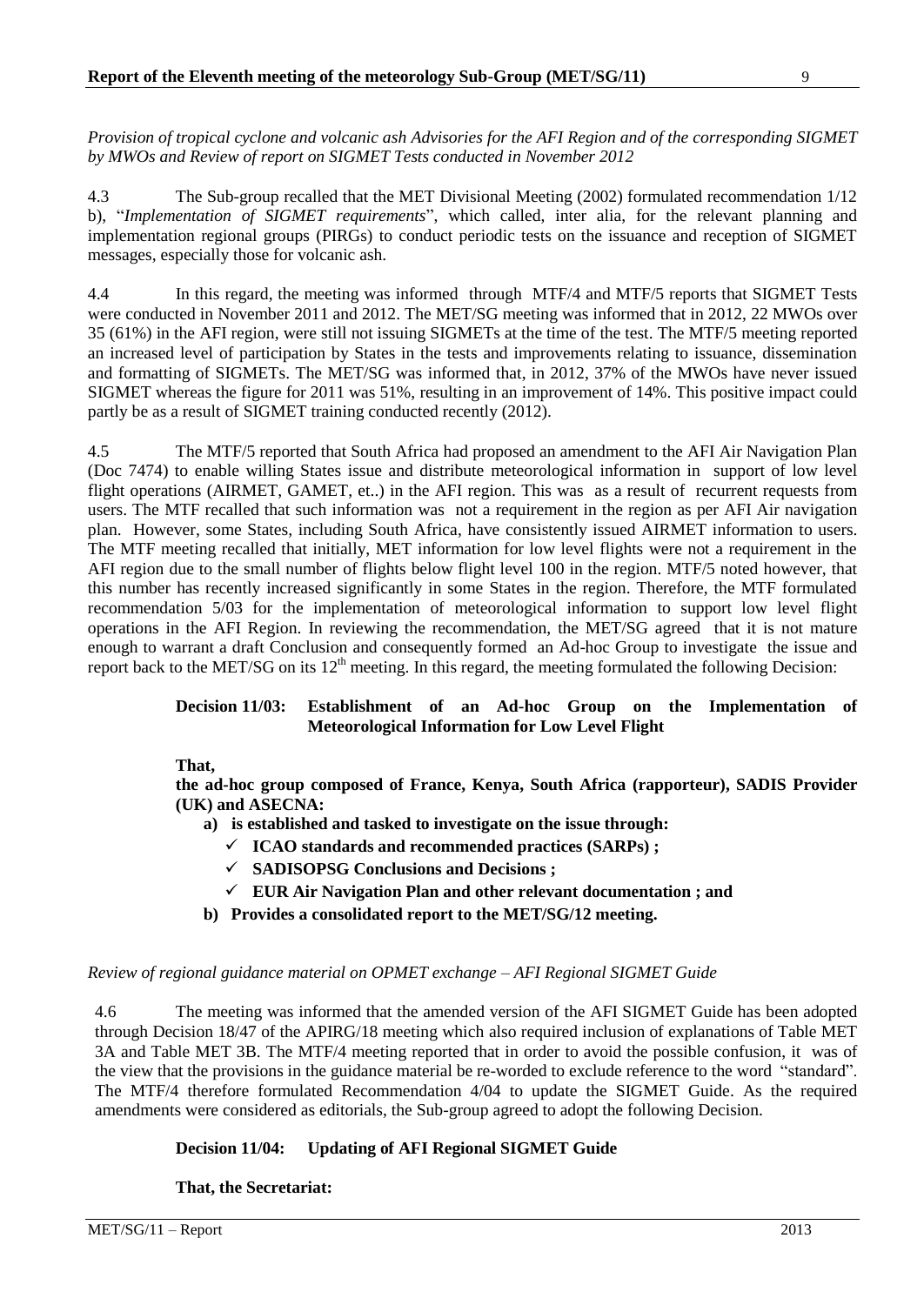- **a) update Appendixes A and H to the AFI Regional SIGMET Guide to reflect the correct MWO names and location indicators for South Africa as follows:**
	- 1) **the MWO name as Johannesburg (FAJS);**
	- 2) **FIRs names and location indicators served as Cape Town FIR (FACA), Johannesburg FIR (FAJA) and Johannesburg Oceanic FIR (FAJO);**
- **b) update the Regional SIGMET Guide to reflect the outcome of the global review being carried out by the METWSG;**
- **c) revise the heading in Appendix F t o the AFI Regional SIGMET guide with a view to replace the word "Standard" with the word "Procedures", and**
- **d) publish the SIGMET Guide given in Appendix 4A to this report, on the ICAO website before October 2013.**

#### *Review of the current edition of the AFI meteorological bulletin exchange (AMBEX) Handbook*

4.7 The meeting was informed that reviews of bulletins, as monitored by the SADIS gateway, indicated that bulletins for AFI Region were not only different from those in the AFI routing tables but also from those monitored by IROG Toulouse. In this regard the Task Force was of the opinion that to improve the availability and exchange of OPMET data, monitoring should be done at different stages of the system (APIRG/18 Conclusion 18/45 refers). In this regard the Sub-Group formulated the following decision:

### **Decision 11/05: Monitoring of OPMET bulletins in coordination with ROC Toulouse**

#### **That, the monitoring done by RODBs Pretoria and Dakar and ROC Toulouse be harmonized to ensure that the same bulletins headers, as described in the AMBEX Handbook, are monitored at all these facilities for comparison and continuous improvement.**

4.8 The MTF/4 reported that the monitoring activities by the two AFI OPMET Data monitoring centres revealed that in the AFI Region, the BCCs were not compiling bulletins as per AMBEX Handbook and further noted that this could contribute to the lack of AFI OPMET Bulletins in the region and other ICAO Regions. The MTF/5 also reported that some discrepancies exist in the content of the OPMET bulletins of the AMBEX scheme and the user needs expressed in the SADIS users Guide, as indicated below:

- $\checkmark$  Irregularities in the contents of bulletins transmitted by the NOCs to the BCCs;
- $\checkmark$  Non compilation by the BCC, of OPMET information received from NOCs (AOP and non AOP);
- $\checkmark$  Transmission of the individual bulletins from NOCs to RODBs, IROGs and to WAFCs; and
- $\checkmark$  Some required data are not included in the current AMBEX scheme.

4.9 The MTF/5 meeting further reported that the Core Team of Experts on AMBEX provided a progress report for the process of updating the AMBEX Handbook, addressed the following main issues:

- $\checkmark$  change of the TAF filing time as indicated in appendix 10 (paragraph 2.1.2) Amendment 76 to ICAO Annex 3;
- $\checkmark$  some improvements in the text and schema of the AMBEX Handbook to better clarify the scheme;
- $\checkmark$  describe the back-up procedures between the two RODBs;
- $\checkmark$  Possible change concerning the schema for some States belonging to another ICAO region; and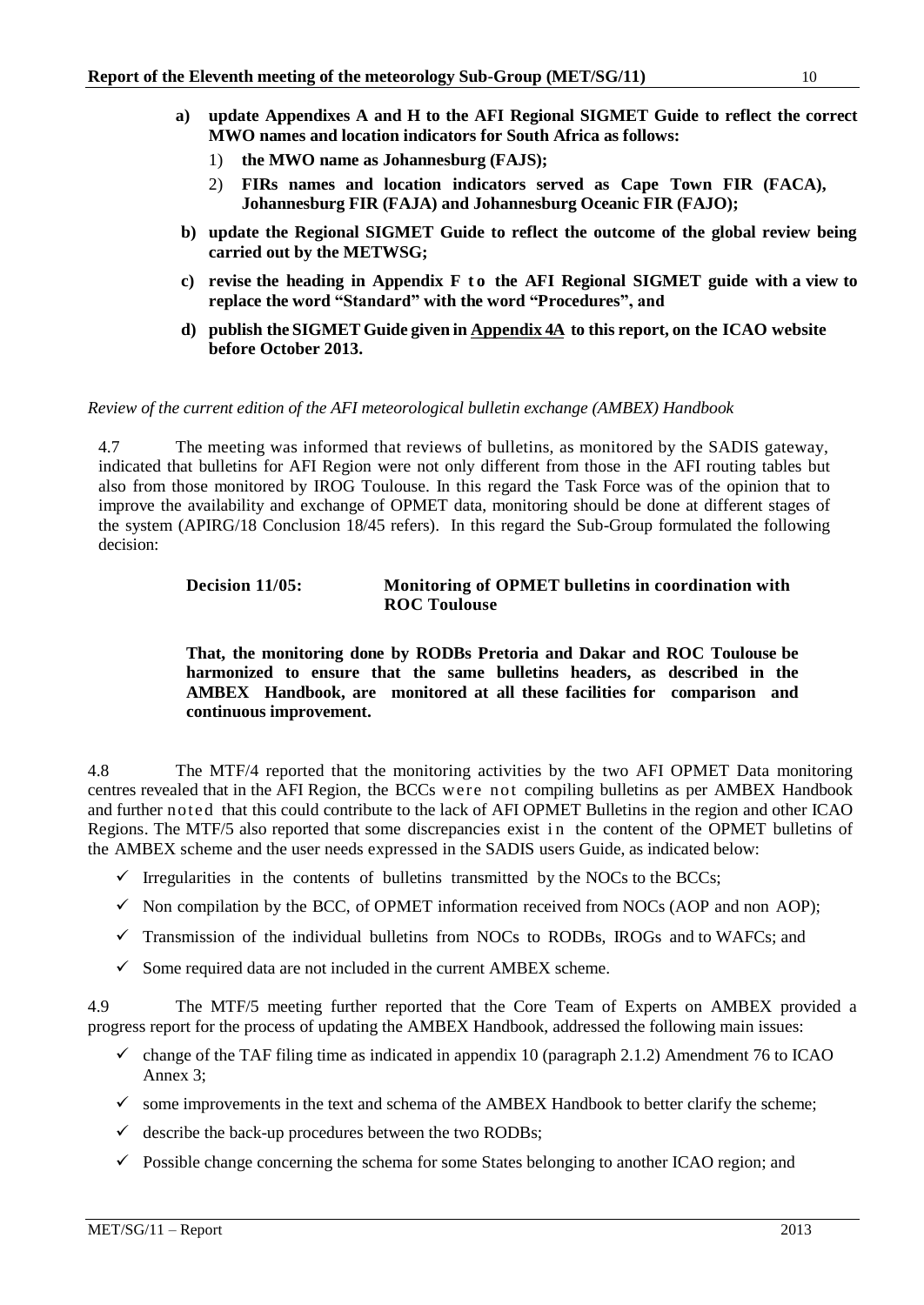$\checkmark$  Updating the AMBEX Handbook to include all required data as indicated in SADIS User Guide Annex 1 and AFI FASID Table MET 2A.

4.10 The MET/SG was of the opinion that important issues including urgent items, as the amendment 76 to Annex 3 applicable from 15 November 2013, together with related MTF, MET/SG and APIRG Decisions and Conclusions, should be addressed in the updating the AMBEX Handbook before APIRG/19 meeting.

4.11 The Sub-group was informed that Recommendation  $6/11$  of the  $12^{\text{th}}$  Air Navigation Conference (AN-Conf/12) called for ICAO to align the areas of applicability of the *Regional Air Navigation Plans* (ANPs) be aligned with those of the *Regional Supplementary Procedures.* In this respect therefore, the current requirements for air navigation services and facilities of flight information regions (FIRs) Alger, Casablanca, Tunis and Canarias currently in the AFI ANP (Doc 7474) were proposed to be transferred to the European (EUR) ANP (Doc 7754), and FIRs Cairo, Khartoum and Tripoli to Middle East (MID) ANP.

4.12 In considering these issues, the MET/SG meeting agreed to include the above mentioned tasks to that of the Core team on AMBEX Handbook. In this regard, the meeting formulated the following Decision:

# **Decision 11/06: Update of the AMBEX Handbook**

**That, the draft amendment to the AMBEX Handbook given in Appendix 4B to this report, be expeditiously finalized by the Core Team on the AMBEX Scheme taking into account the information in the above mentioned paragraphs 4.8 to 4.12, and be distributed to AFI States by the Secretariat as the AMBEX Handbook Amendment 3.**

## *AFI RODBs Implementation Status Report*

4.13 The MET/SG was pleased to be informed that the implementation status reports of Dakar and Pretoria RODBs indicated that many actions had been taken to improve the implementation of the AMBEX scheme in accordance with Decisions, and Conclusions of MTF, MET/SG and APIRG meetings. However, to improve the structure of the reports, the MTF/5 agreed to develop a template through its Decision 5/04, for reporting by the RODBs.

## *Finalization of the AFI OPMET Data Catalogue*

4.14 The MTF/5 meeting recalled that Conclusion 18/46 of APIRG/18 Meeting called for the OPMET data catalogue to be expeditiously finalized and implemented by States in the AFI Region. The MTF/5 further recalled that Conclusion 17/59 of APIRG/17 Meeting calls for the implementation of the interface control document (ICD) for AFI OPMET database access procedures. The MTF/5 then reviewed the updated data catalogue given in **Appendix 4C** to this report , as proposed by the RODB Managers, and formulated the recommendation 5/05., The Sub-group concurred with the proposal and formulated the following Decision:

#### **Decision 11/07: Finalization of the AFI OPMET Data Catalogue**

**That,**

- **a) the finalized data catalogue given in the Appendix 4C to this report, be implemented by AFI RODBs; and**
- **b) the Secretariat distribute to AFI States and publish on the AFI website, the amended AFI ICD**

#### 4.15 *Report of the Core team of Experts on RODB back up procedures*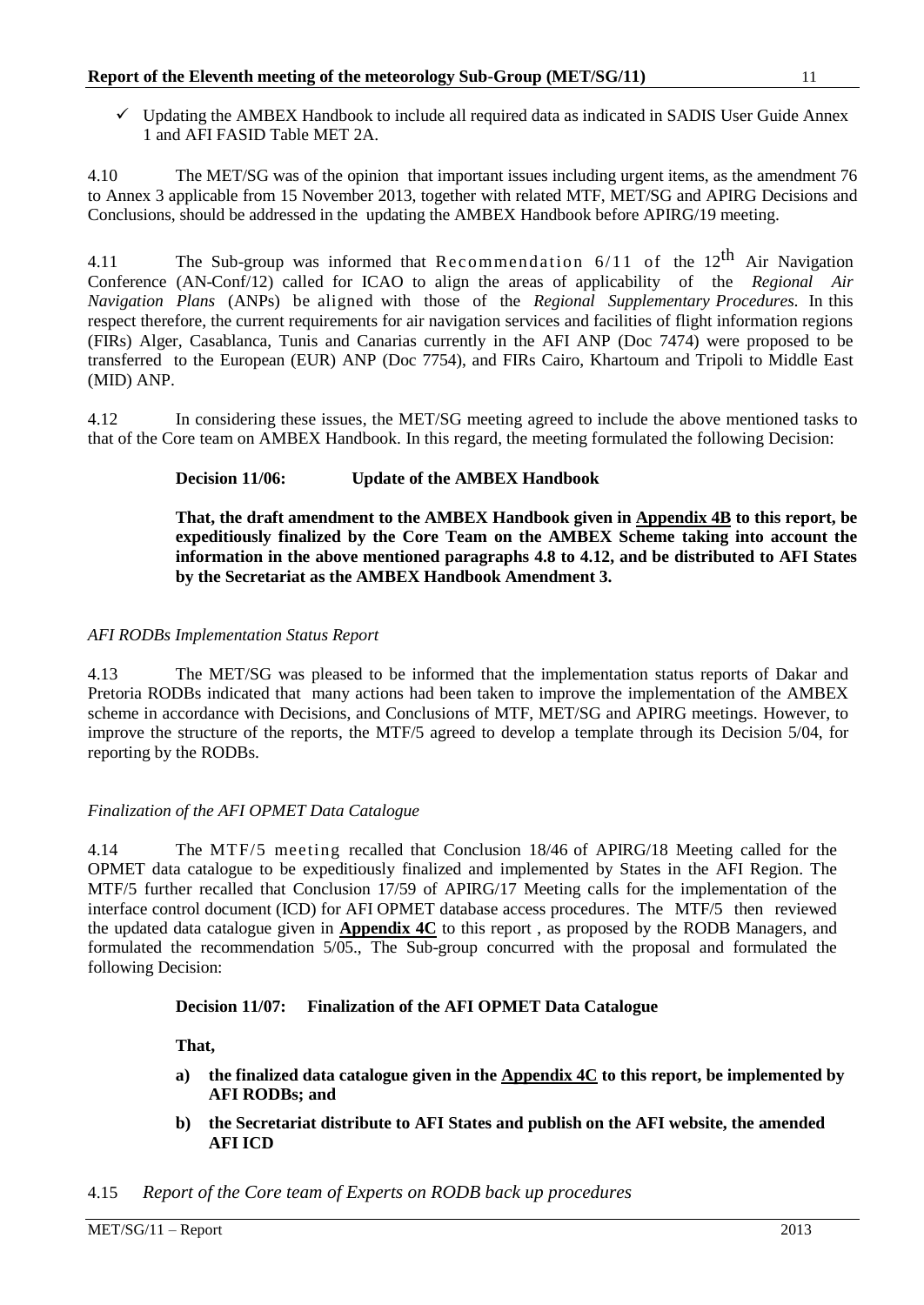4.15 The MTF/4 reported that the MTF/2 meeting recommendations 2/7 and 2/9 called for the establishment of a Core Team of experts with a task to develop backup procedures for the two AFI RODBs (Dakar and Pretoria). The MTF/5 meeting reported that the Core team presented a set of procedures during MTF/4 meeting but there was a need for further investigation and therefore formulated the Decision 4/13 to encourage the Core Team to improve the backup procedures so far developed using contributions from existing backup procedures especially from London and Washington WAFCs. In this regard, the Core Team agreed that the backup of the two AFI RODBs can be achieved by implementing few measures as follows:

- a) Dakar and Pretoria RODBs implement and maintain an identical OPMET bulletins catalogue
- b) Dakar and Pretoria RODBs implement the AFI Interface Control Document (ICD);
- c) The bulletin compiling centres (BCCs) disseminate OPMET data to both Dakar and Pretoria RODBs using appropriate AFTN addresses;
- d) Dakar and Pretoria RODBs conduct monitoring activities in order to ensure that the databanks contain required OPMET data at all times; and
- e) The MTF to include AFTN addresses of both RODBs in the AFI ICD.

4.16 The MTF/5 meeting had noted that the backup procedure between WAFCs could not be adopted for the backup of the two AFI RODBs as the methods, infrastructure and validation criteria (MET/SG Decision 10/05 refers) used were different. The meeting further noted that the current backup practice between Brussels, Vienna and Toulouse was simple and not resource intensive and the MTF/5 meeting agreed that the same could be implemented by both AFI RODBs. However, for such a practice to work in the AFI Region, the measures listed above are to be implemented first, and therefore, formulated Recommendation 5/06. In this regard, the MET/SG adopt the following draft Decision:

## **Draft Decision 11/08: Implementation of AFI RODB Back up Procedures**

**That,**

- **a) Dakar and Pretoria RODBs implement and maintain an identical OPMET bulletins catalogue;**
- **b) Dakar and Pretoria RODBs implement the AFI Interface Control Document (ICD);**
- **c) The bulletin compiling centres (BCCs) disseminate OPMET data to both Dakar and Pretoria RODBs using appropriate AFTN addresses;**
- **d) Dakar and Pretoria RODBs conduct monitoring activities in order to ensure that the databanks contain required OPMET data at all times;**
- **e) The MTF include AFTN addresses of both RODBs in the AFI ICD; and**
- **f) Dakar and Pretoria RODBs implement the same data validation criteria.**

#### *Review of OPMET Related FASID Tables*

4.17 The MTF/5 reported that the SADISOPSG/18 meeting held in Dakar, Senegal from 29 to 31 May 2013 recalled that the requirements by States and users for aerodrome routine meteorological reports (METAR), aerodrome special meteorological reports (SPECI) and aerodrome forecasts (TAF) to be broadcast on the SADIS were given in Annex 1 to the SADIS User Guide (SUG) also known as FASID MET Table 2A.

4.18 The MTF/5 meeting was also reminded that all AOP aerodromes issue METAR and SPECI, as a minimum in the AFI Region, while the requirements for TAF were subject to formal regional air navigation (RAN) agreement, which is reflected in Table, MET 1A of all the facilities and services implementation documents (FASID) of the regional air navigation plans.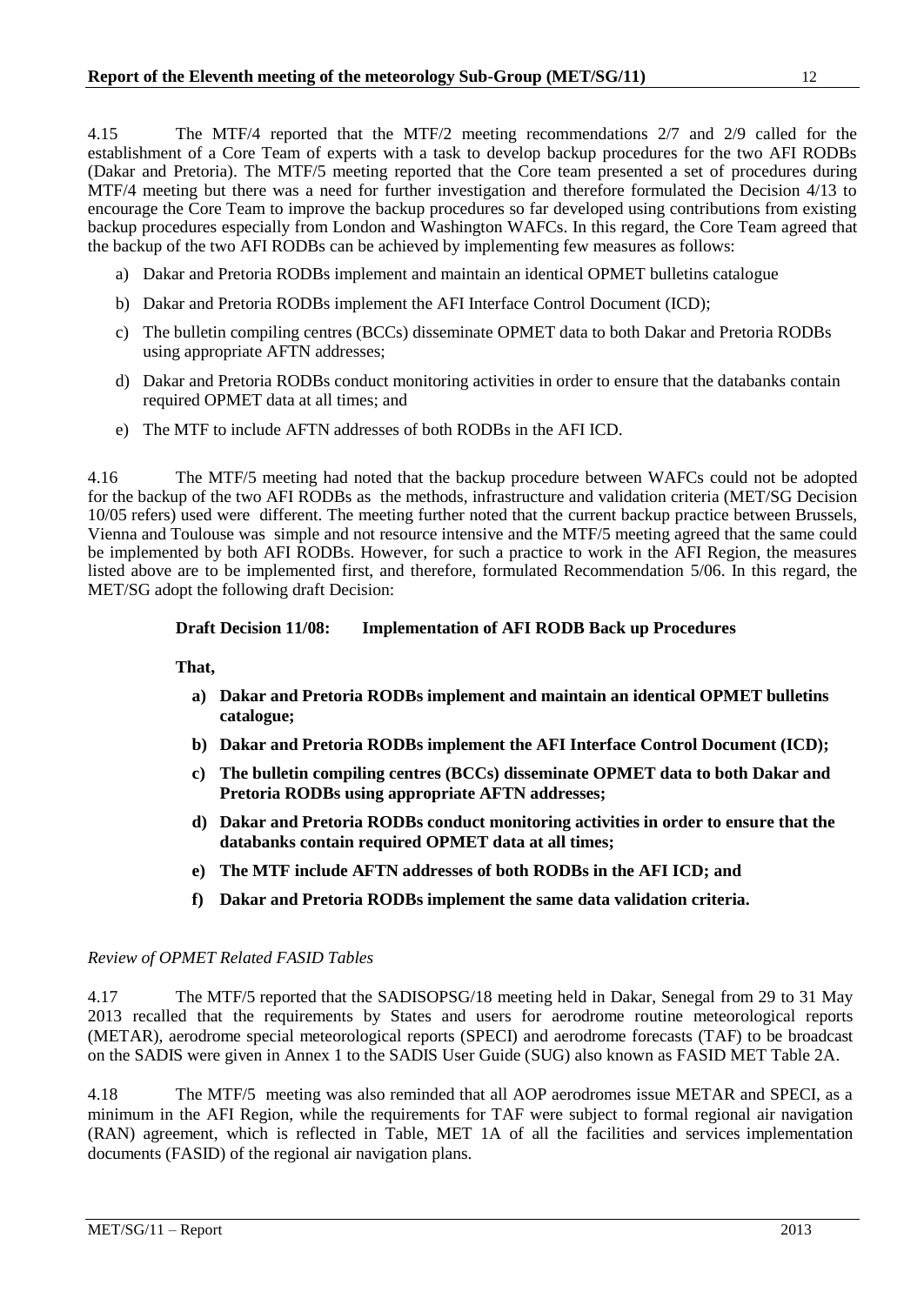*Future developments*

4.19 MET/SG meeting was informed by the MTF/5 of the developments on the aeronautical meteorological requirements for Global Air Traffic Management Operational Concept, and noted the important role the Regional Databank provider States will be playing in the digital data exchange environment. Considering that bilateral exchange of OPMET bulletin will be enabled as from November 2013 (amendment 76 to Annex 3 refers), the AFI Data bank provider States were encouraged to develop the necessary handling capacity. In this regard the Sub-Group formulated the following Draft Conclusion:

## **Draft Conclusion 11/09: Development of Capabilities of Handling OPMET Information in Digital Format**

**That both Pretoria and Dakar RODBs Provider States be invited to:**

- a) **start developing capability of handling OPMET data in digital format as soon after November 2013 as possible;**
- b) **test the codes based on OPMET data in digital format (XML/GML) for METAR/SPECI, TAF and SIGMET with a view to fine tuning over the first year (2014); and**
- **c) take a leading role over the transition aspect to XML/GML and provide technical assistance as required to other AFI States in implementing OPMET data in digital format.**

4.20 In this regard, the MTF/5 meeting reported that all ICAO RODB managers including those of the AFI region (Dakar and Pretoria), were invited to participate in a meeting/workshop held in EUROCONTROL (Brussels, Belgium ) on the preparation of migration from the representation of the OPMET (METAR, SPECI, TAF and SIGMET) data in the present alphanumeric format to the XML format.

4.21 A roadmap for the migration codes to the XLM format for the period 2013 to 2019 was developed by the meeting held in Brussels, Belgium with the following stages:

- 2010 : endorsement of XML for OPMET by ANC;
- 2010 2012 : finalization of « code tables » for  $XML$  :
- 2013 : enabling clauses to use XML in Annex 3 ;
- 2014 : endorsement of XML by the MET DIV Meeting ;
- 2016 2019: The long period of transition to accommodate developing countries.
- **2019:** mandatory use of XML in Annex 3.

4.22 The MTF/5 meeting was pleased to note that **ASECNA** had developed an Action plan for the implementation of the OPMET exchange in XML format. The meeting however, agreed that the AFI transition plan be developed after the MET Divisional meeting scheduled for July 2014.

#### *Terms of Reference and Future Work Programme of the MTF*

4.23 The MET/5 meeting reported that the MTF updated its work programme through Recommendation 5/07. After a review, the Sub-group endorsed the updated workprogramme and formulated the following Decision:

#### **Decision 11/10 — Future work programme of the MTF**

**That, the updated work programme of the MTF as shown in Appendix 4D, is endorsed.**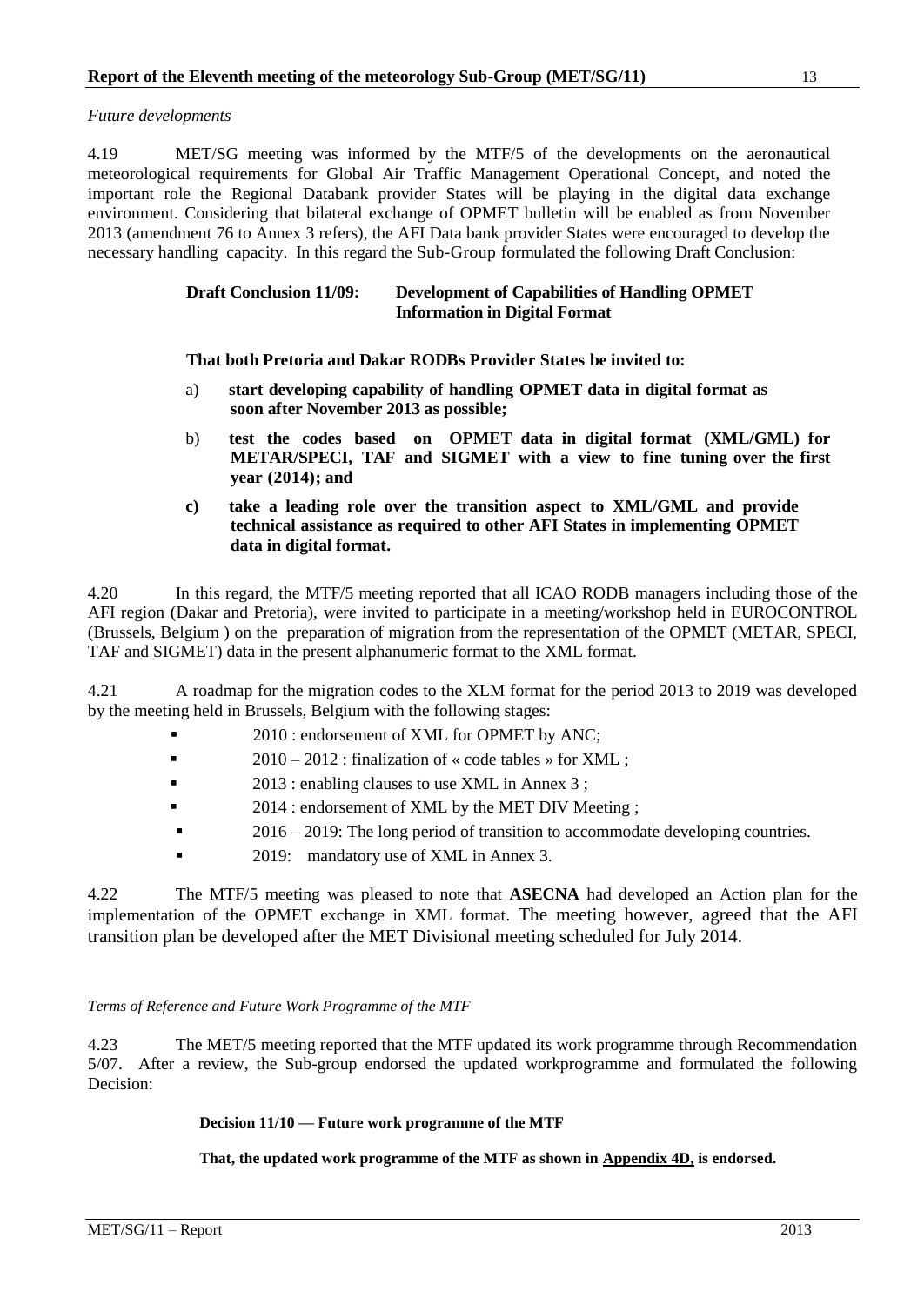## *Any Other Business*

4.24 The MTF/5 meeting reported that APIRG Decision 17/80 had set the frequency of MTF meetings on yearly basis while the venues on rotational basis between Dakar and Pretoria RODB host cities. Having evaluated the activities of the two RODBs during its 4<sup>th</sup> meeting, the Task Force considered that the RODBs were now well established and running as expected and therefore it was no longer necessary to visit the RODBs in every MTF meeting. Therefore, through its Decision 4/17, the MTF decided to convene the annual meetings on a rotational basis at the ICAO Regional Offices Dakar and Nairobi. However, the MTF/5 reported that some Member States had pointed out that the venue should be opened to enable any willing State to host the MTF activity.

4.25 The Sub-group meeting agreed that to allow adequate preparation for the MET Divisional meeting scheduled for July 2014, the sixth meeting of the sub group should be held in the fourth quarter of 2014. From the foregoing, the MTF/5 formulated Decision 5/08 to make the venue more flexible and to fix the next MTF/6 meeting in October or November 2014.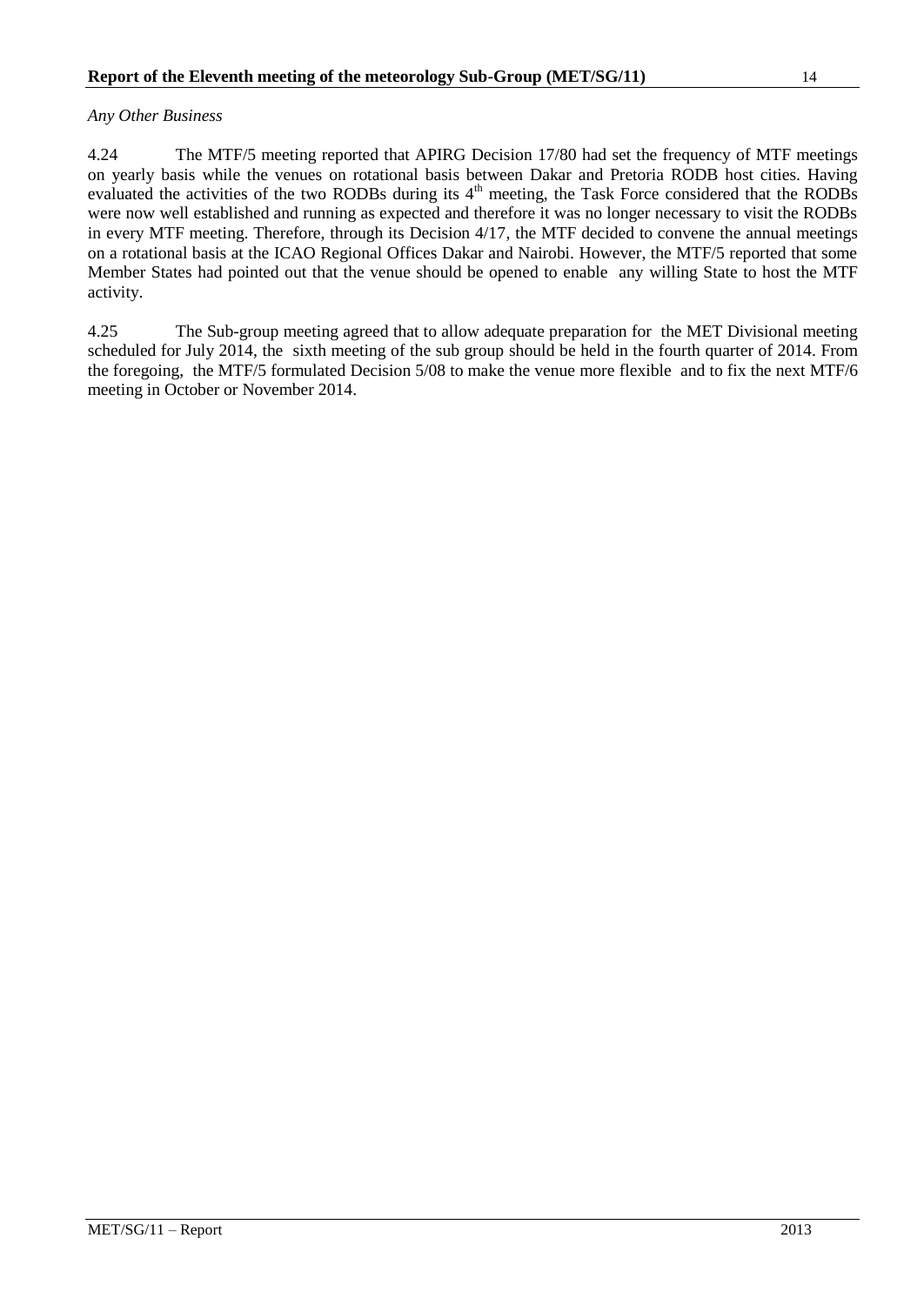# **AGENDA ITEM 5: Air Navigation Deficiencies in the MET field**

<span id="page-20-0"></span>5.1 The List of deficiencies in the MET field was reviewed and updated based on the uniform methodology approved by Council for identification, assessing, tracking and reporting of deficiencies of air navigation systems. The review also took into account remedial action from States concerned and inclusion of additional deficiencies identified since APIRG/18 Meeting.

5.2 The updated list deficiencies in the MET field adopted by the Sub-group is at **Appendix 5A**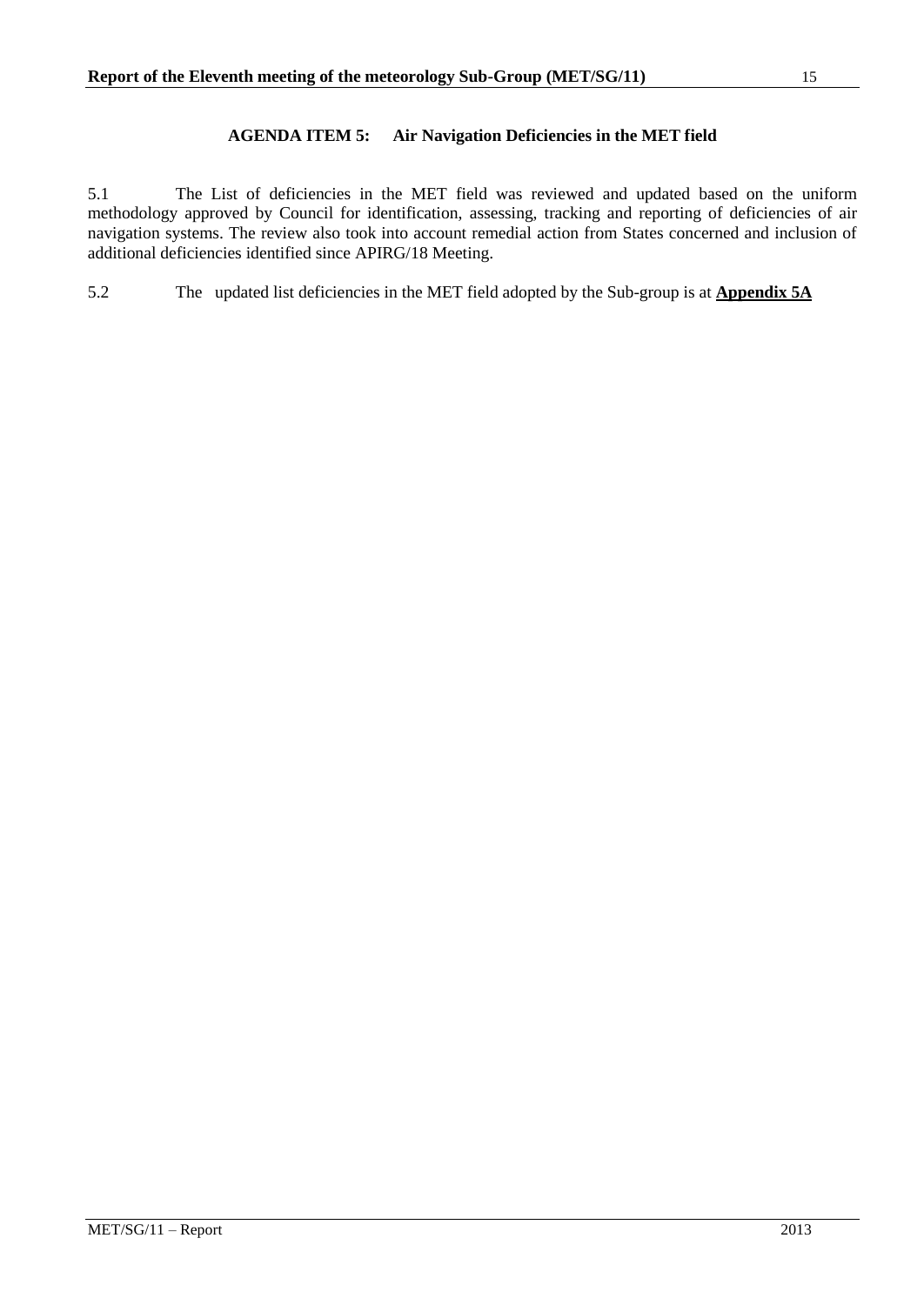## <span id="page-21-0"></span>**AGENDA ITEM 6: New Challenges facing AFI Meteorological Services: Future Developments with regards to OPMET information**

6.1 The Sub-group was briefed on the Global Air Traffic Management (ATM) operational concept and the MET information that will be tailored to meet the ATM requirements, and on the Aviation System Block Upgrades (ASBU) methodology and modules related to meteorology. The plans for the introduction to the transition to table-driven data representation (XML/GML) for METAR/SPECI, TAF and SIGMET were also highlighted. The meeting reviewed the draft report on the preparation of the MET related regional air navigation implementation action plan, based on the ASBU methodology, as recommended by the PIRG-RASG Global Coordination meeting (March 2013) and the  $12<sup>th</sup>$  Air Navigation Conference (November 2012).

6.2 The meeting was informed that the Aviation System Block Upgrades (ASBU) methodology is a foundation of blocks originating from existing, near term implementation plans and access to benefits that already exist (NEXTGEN, SESAR and CARATS). It is aligned with ICAO Global ATM Operational Concept and its intent is to apply key capabilities and performance improvements across other regional and local environments. Aviation Block upgrades will allow structured approach to meet needs of individual aviation communities worldwide while considering associated business cases. They reflect recognition that all modules are not required in all airspaces.

6.3 The meeting was further informed that ASBU is a methodology to facilitate interoperability of different technologies, accommodate different procedures, cover all elements of AN systems (ATM, CNS, AGA, AIM and MET) and provide harmonization thus leading to seamlessness across regions. This is achieved through progressive, cost effective and cooperative implementation of air navigation systems worldwide. The Block upgrades will allow the use of meteorological (MET) information in a net-centric ATM environment and satisfying the foreseen performance requirements for MET will have an impact on the information that needs to be made available and exchanged between information providers and users. The MET/SG noted that the meteorological support to tomorrow's ATM will be based on:

- Service delivery and benefits for airspace users by 2025;
- Network-based (net-centric) environment that is globally interoperable;
- Fusing MET information with aeronautical information and flight information.

6.4 The result of such support will be a transition of Meteorological (MET) *products* into MET *information* supporting collaborative, knowledge-based, decision making through free-flowing information exchange trajectory/performance based operations.

6.5 The meeting was informed that the outcome of the ICAO Global Planning and Implementation Groups (PIRG) and Regional Aviation Safety Groups (RASG) coordination meeting held in March 2013 as well as Recommendation  $6/1$  of the  $12<sup>th</sup>$  Air Navigation Conference (AN-Conf/12) requires every PIRG to develop a Regional Air Navigation Implementation Action Plan, based on the ASBU methodology.

6.6 The Sub-Group was further informed that ASBU implementation would be realized through tailored regional work programmes based on specific operational needs. This work programme will be designed first by identifying the operational characteristics of the homogeneous air traffic management (ATM) areas, major traffic flows and major international aerodromes. Analysis of this operational data will identify performance improvement opportunities and ASBU modules will then be evaluated to identify which of them best deliver the needed operational improvements. Once operational analysis and resulting implementations have been completed, the next step calls for air navigation performance monitoring through an established measurement and reporting strategy. APIRG/19 meeting will therefore focus on the development of the Air Navigation Implementation Plan for the AFI region, using a structured approach as called for by the Global Air Navigation Plan.

6.7 To complete these tasks, the APIRG Secretary had urged all APIRG Sub-Groups including MET/SG to include this activity in their agenda in preparing for the APIRG/19 meeting. To this end, the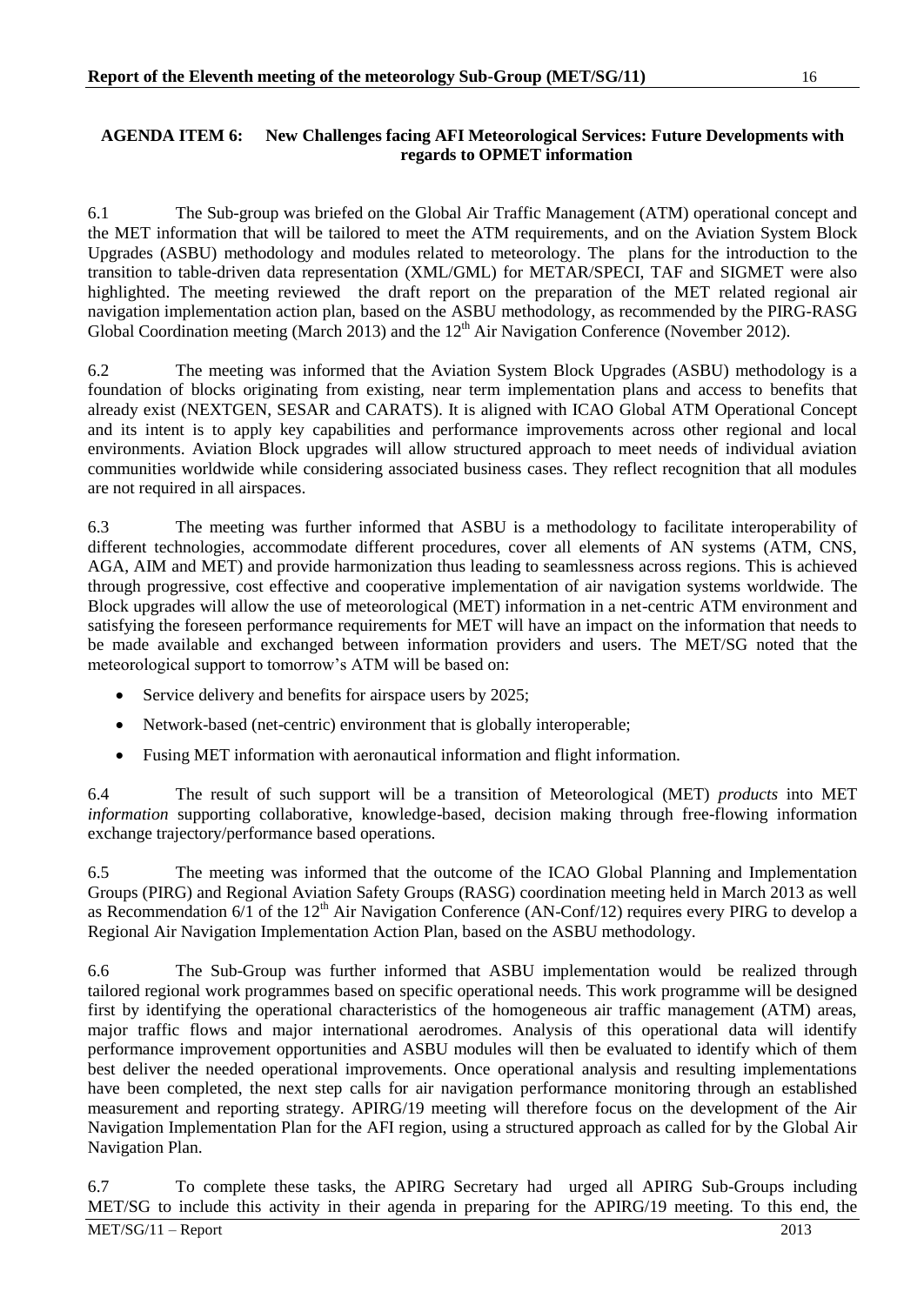MET/SG was requested to provide a report to be submitted to APIRG/19 for the preparation of the MET related AFI Regional Air Navigation Implementation Action Plan. As requested by the APIRG Secretary, the said report was structured as follows:

- 1) Introduction,
- 2) Analysis of the current situation,
- 3) Identification of regional priorities and targets,
- 4) Determination of implementation and benefit indicators/metrics; and
- 5) Identification of implementation challenges.
- 6) Alignment with the ASBU.

6.8 Based on the above-mentioned structure, the Secretariat prepared a draft report given in **Appendix 6A** to this report for review by the MET/SG. In considering the draft report , the meeting formulated the following Decision:

## **Decision 11/11: MET/SG Report for the Preparation of the MET related AFI Regional Air Navigation Implementation Action Plan**

# **That, the information provided in Appendix 6A to this report, is adopted as the APIRG MET/SG report to be submitted to APIRG for consideration in developing the AFI Regional Implementation Action Plan in the MET area.**

6.9 The MET/SG was informed that a significant number of runway excursions, due to the presence of water puddles on the runway, are experienced in a number of ASECNA International Airports. Pending a related AFI regional air navigation agreement, ASECNA has undertaken work in this issue in Lome (Togo), and is making available its experience through an internal procedure in order to provide solution on this issue. In this regard, a possibility of including this information as supplementary information of METAR/SPECI to contribute in solving issues related to runway safety was discussed by the meeting. ASECNA presented a detailed procedure developed by its MET Department to overcome this safety concern.

6.10 The meeting recalled that the observation and inclusion in the supplementary section of METAR/SPECI, of information related to the state of the runway, should be in accordance with regional air navigation agreement as per *Recommendation* 4.8.1.5 b of Annex 3, Appendix 3. In this regard, and to contribute in resolving runway safety issues in the AFI region, the MET/SG formulated the following draft Conclusion:

# **Draft Conclusion 11/12: Inclusion of State of Runway Reports in METAR/SPECI issued in the AFI region**

**That, the AFI Air Navigation Plan (Doc 7474) be amended to include in METAR/SPECI, the report on observations of the state of the runway in terms of water puddles measurements on the runway as provided by the appropriate Airport Authority.**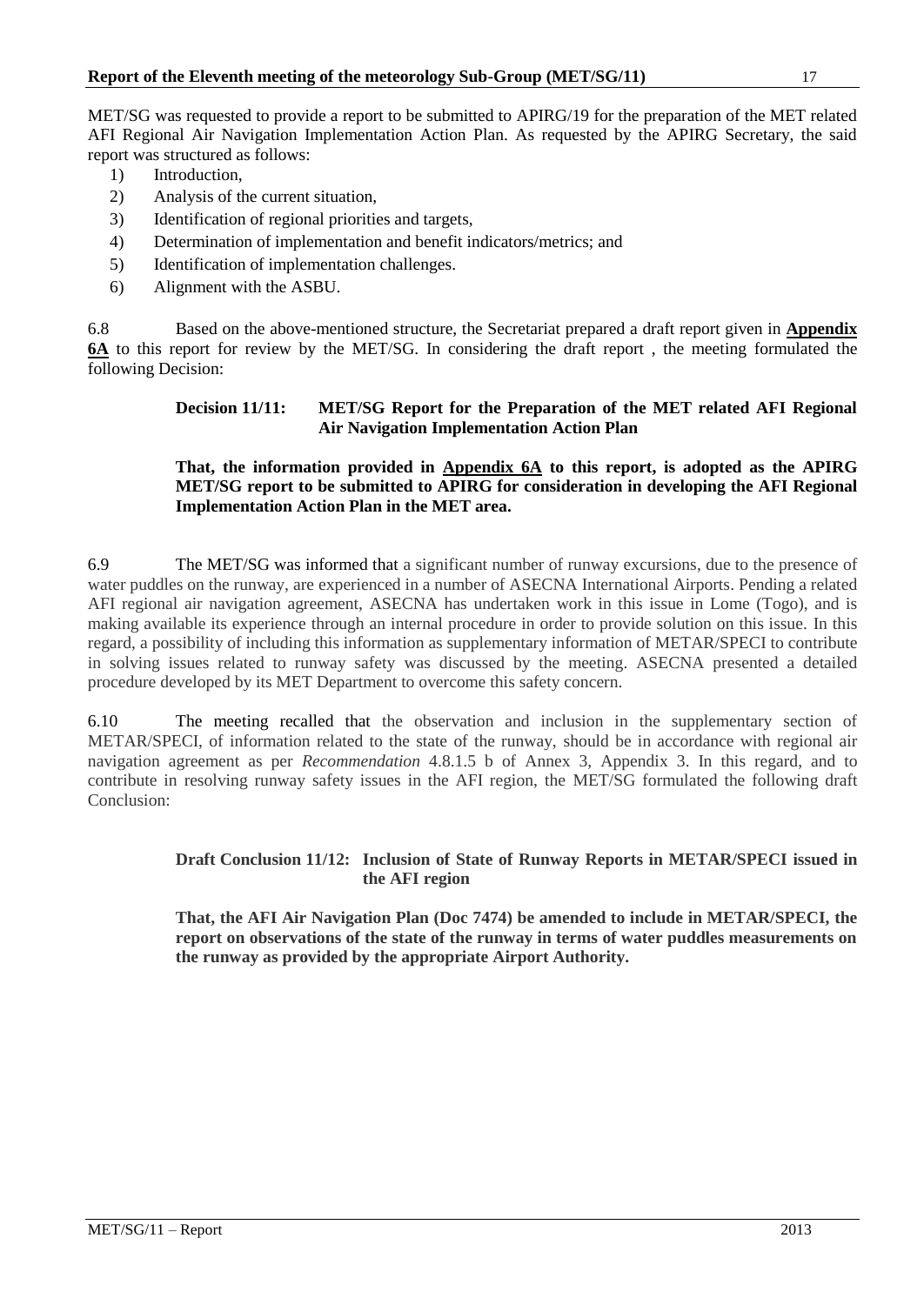# **AGENDA ITEM 7: Regional meteorological procedures**

<span id="page-23-0"></span>7.1 The Sub-group reviewed the meteorological procedures pertaining to in the AFI ANP/FASID as proposed by WAFSOPSG/7 meeting which was held at the ICAO regional Office in Lima, Peru from 17 to 21 September 2012. The Sub-group was informed that it was necessary to mainly address the elimination of references to the ISCS in lieu of the withdrawal of the international satellite communications system (ISCS) satellite broadcast by WAFC Washington on 1 July 2012. Therefore, the WAFSOPSG Secretariat was tasked to forward the WAFS-related regional procedures, to the ICAO Regional Offices concerned for the amendment of the regional ANPs to their prompt inclusion in the ANP/FASID.

7.2 The meeting further reviewed the meteorological procedures pertaining to in the AFI ANP/FASID as proposed by IAVWOPSG/7 meeting which was held at the ICAO regional Office in Bangkok, Thailand from 18 to 22 March 2013. The MET/SG was informed that, following a request from the IAVWOPSG/6 meeting, the IAVWOPSG Secretariat had processed a proposal for amendment to the concerned regional air navigation plans including AFI ANP, related to an amended area of responsibility for volcanic ash advisory centre (VAAC) Toulouse, consequential to the amended area of responsibility for VAAC Darwin.

7.3 In this regard, the Secretary of APIRG MET/SG proposed amendment in accordance with the established procedures for amendment of the Air Navigation Plan. The amendment from the WAFSOPSG was consequently approved by the concerned States in May 2013 with the serial number WACAF 13/3-MET for the BASIC ANP, and in April 2013 with the serial number WACAF 13/2-MET for the FASID ANP. The amendment initiated by the IAVWOPSG meeting is being processed.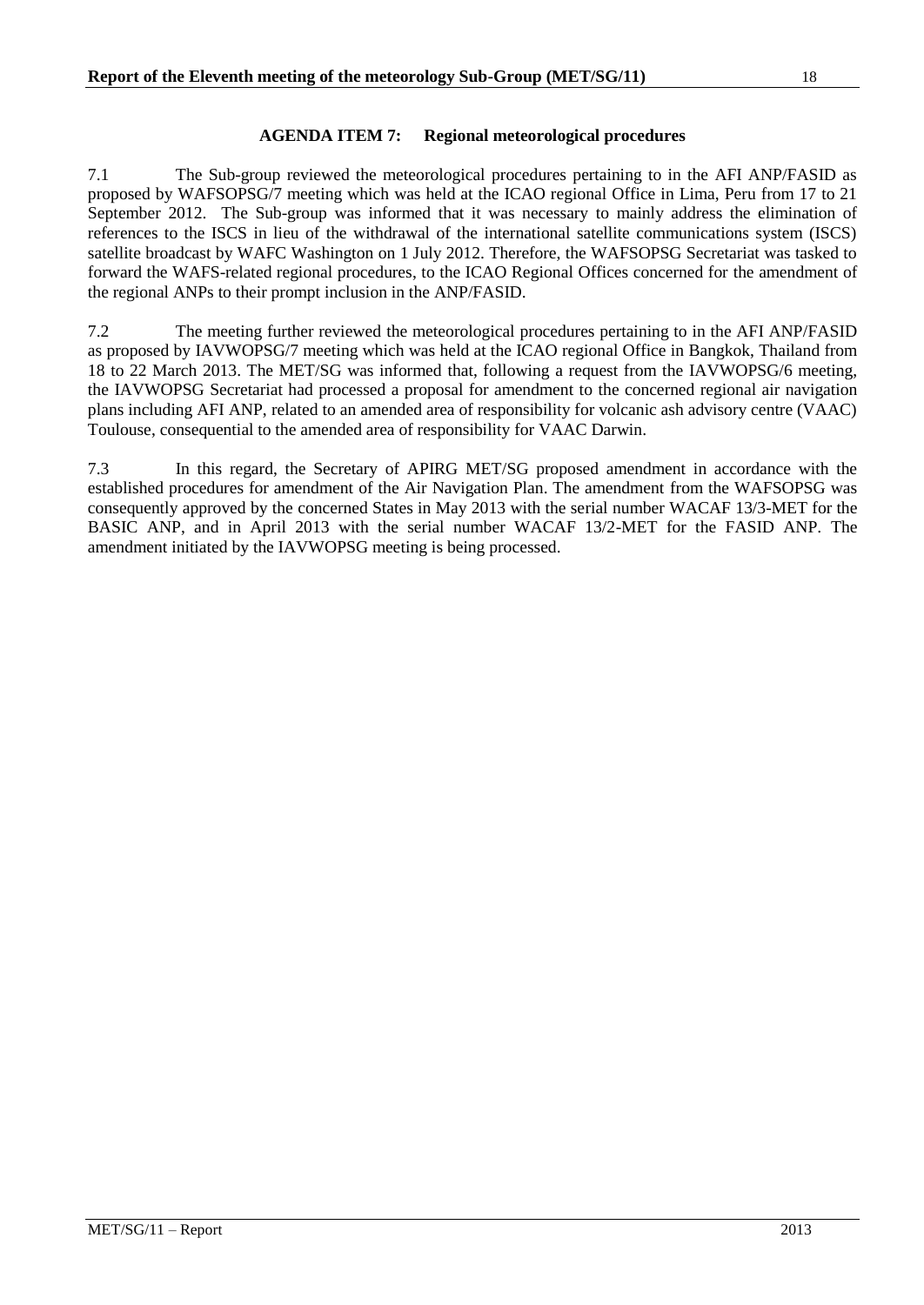## **AGENDA ITEM 8: Terms of reference, work programme and composition of the MET/SG**

<span id="page-24-0"></span>8.1 The MET/SG noted the composition of the Sub-group and its terms of reference shown in **Appendix 8A** to this report. The Sub-group recalled that the terms of reference reflected the overall tasks of the Sub-group and needed to be revised only when major changes are introduced to the MET/SG programme and that any change would have to be subjected to a draft conclusion to be endorsed by APIRG. In this respect, it was agreed that there was no need to amend the terms of reference at the meeting.

8.2 The MET/SG reviewed its work programme in line with the ICAO Business Plan. The review considered the work programme for 2013 to 2018 and the executive summaries for each recurrent task from previous APIRG Conclusions and Decisions.

8.3 The Sub-Group, endorsed the changes proposed and formulated the following decision:

## **Draft Decision 11/13 — Future work programme of the MET/SG**

**That, the updated work programme of the MET/SG given in Appendix 8B to this report, be endorsed.**